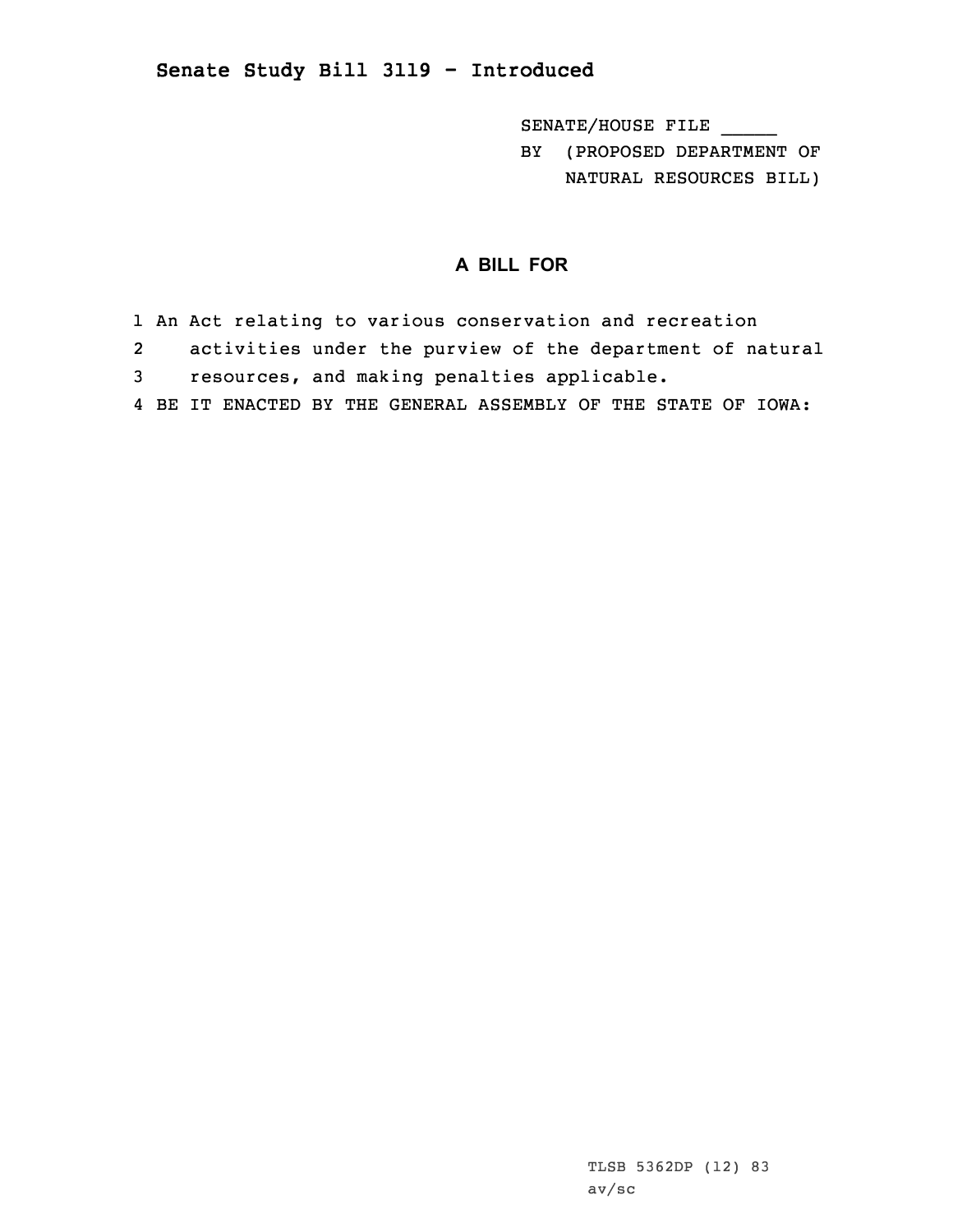1 Section 1. Section 80B.3, subsection 3, Code 2009, is 2 amended to read as follows:

 3. *"Law enforcement officer"* means an <sup>a</sup> full-time officer appointed by the director of the department of natural resources pursuant to section 456A.13, <sup>a</sup> member of <sup>a</sup> police force or other agency or department of the state, county, city, or tribal government regularly employed as such and who is responsible for the prevention and detection of crime and the enforcement of the criminal laws of this state and all individuals, as determined by the council, who by the nature of their duties may be required to perform the duties of <sup>a</sup> peace 12 officer.

13 Sec. 2. Section 321G.1, Code 2009, is amended by adding the 14 following new subsections:

 NEW SUBSECTION. 5A. *"Designated snowmobile trail"* means <sup>a</sup> snowmobile riding trail on any public land, private land, or ice that has been designated by the department, <sup>a</sup> political subdivision, or <sup>a</sup> controlling authority for snowmobile use.

<sup>19</sup> NEW SUBSECTION. 5B. *"Direct supervision"* means to provide 20 supervision of another person while maintaining visual and 21 verbal contact at all times.

22 Sec. 3. Section 321G.1, subsection 19, Code 2009, is amended 23 to read as follows:

24 19. *"Safety "Education certificate"* means <sup>a</sup> snowmobile 25 safety education certificate, approved by the commission, which 26 is issued to <sup>a</sup> qualified applicant who is twelve years of age 27 or older.

 Sec. 4. Section 321G.2, subsection 1, paragraphs c, e, and f, Code Supplement 2009, are amended to read as follows: *c.* Use of snowmobiles on designated snowmobile trails and public lands under the jurisdiction of the commission. *e.* Establishment of <sup>a</sup> program of grants, subgrants, and contracts to be administered by the department for the development, maintenance, signing, and operation of designated snowmobile trails and the operation of grooming equipment by

LSB 5362DP (12) 83

-1-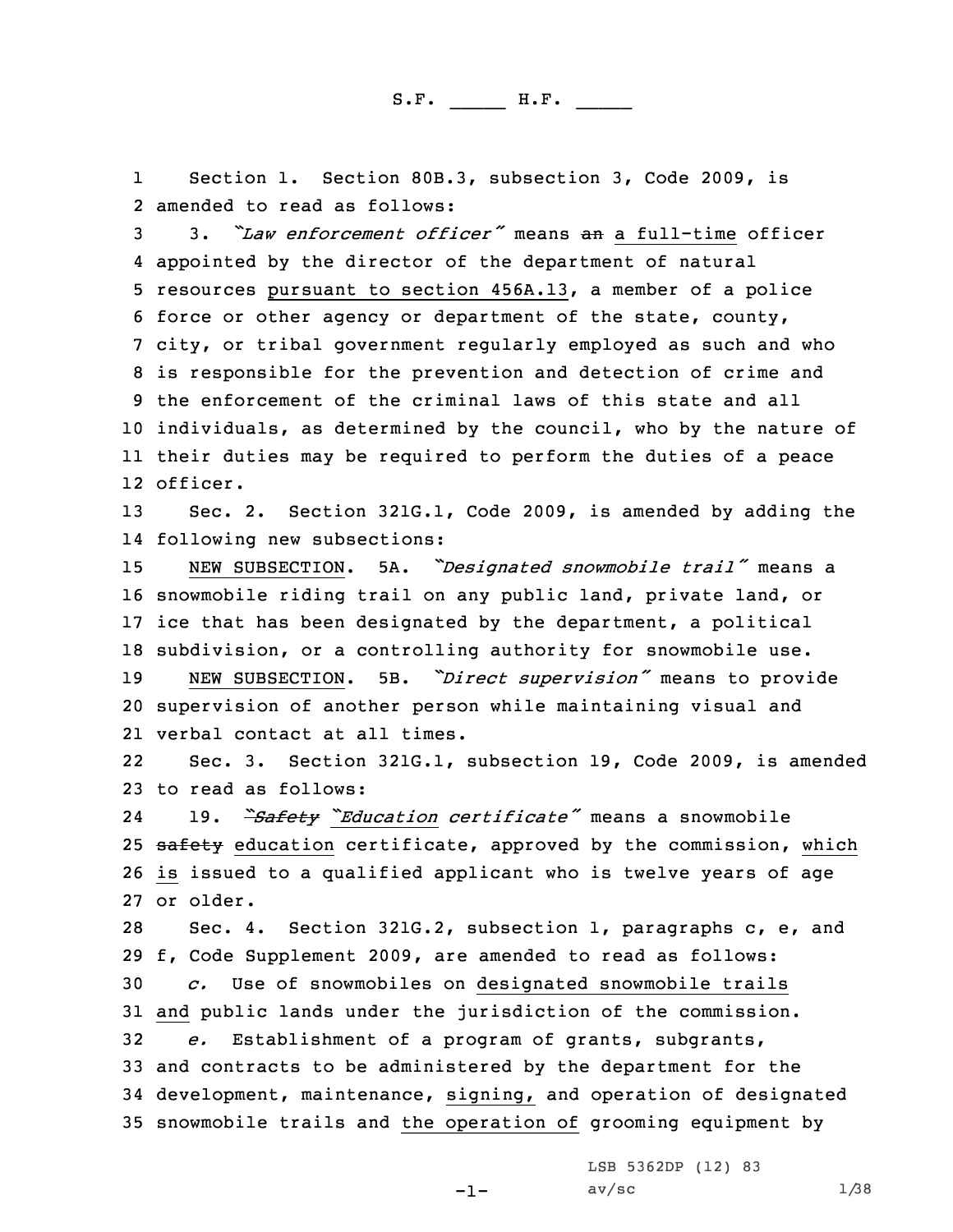1 political subdivisions and incorporated private organizations.

2*f.* Issuance of safety education certificates.

3 Sec. 5. Section 321G.2, subsection 1, Code Supplement 2009, 4 is amended by adding the following new paragraph:

5 NEW PARAGRAPH. *l.* Maintenance, signing, and operation of 6 designated snowmobile trails.

7 Sec. 6. Section 321G.3, subsection 2, Code 2009, is amended 8 by striking the subsection.

9 Sec. 7. Section 321G.3, subsection 3, Code 2009, is amended 10 to read as follows:

113. 2. A violation of subsection 1 or 2 is punishable as <sup>a</sup> scheduled violation under section 805.8B, subsection 2, paragraph *"a"*. When the scheduled fine is paid, the violator shall submit proof to the department that <sup>a</sup> valid registration or user permit has been obtained by providing <sup>a</sup> copy of the registration or user permit to the department within thirty days of the date the fine is paid. <sup>A</sup> person who violates this subsection is guilty of <sup>a</sup> simple misdemeanor.

19 Sec. 8. Section 321G.4, subsection 2, Code 2009, is amended 20 to read as follows:

21 2. The owner of the snowmobile shall file an application 22 for registration with the department through a the county recorder of the county of residence in the manner established by the commission. The application shall be completed by the owner and shall be accompanied by <sup>a</sup> fee of fifteen dollars and <sup>a</sup> writing fee as provided in section 321G.27. <sup>A</sup> snowmobile shall not be registered by the county recorder until the county recorder is presented with receipts, bills of sale, or other satisfactory evidence that the sales or use tax has been paid for the purchase of the snowmobile or that the owner is exempt from paying the tax. <sup>A</sup> snowmobile that has an expired registration certificate from another state may be registered in this state upon proper application, payment of all applicable registration and writing fees, and payment of <sup>a</sup> penalty of five dollars.

LSB 5362DP (12) 83

 $-2-$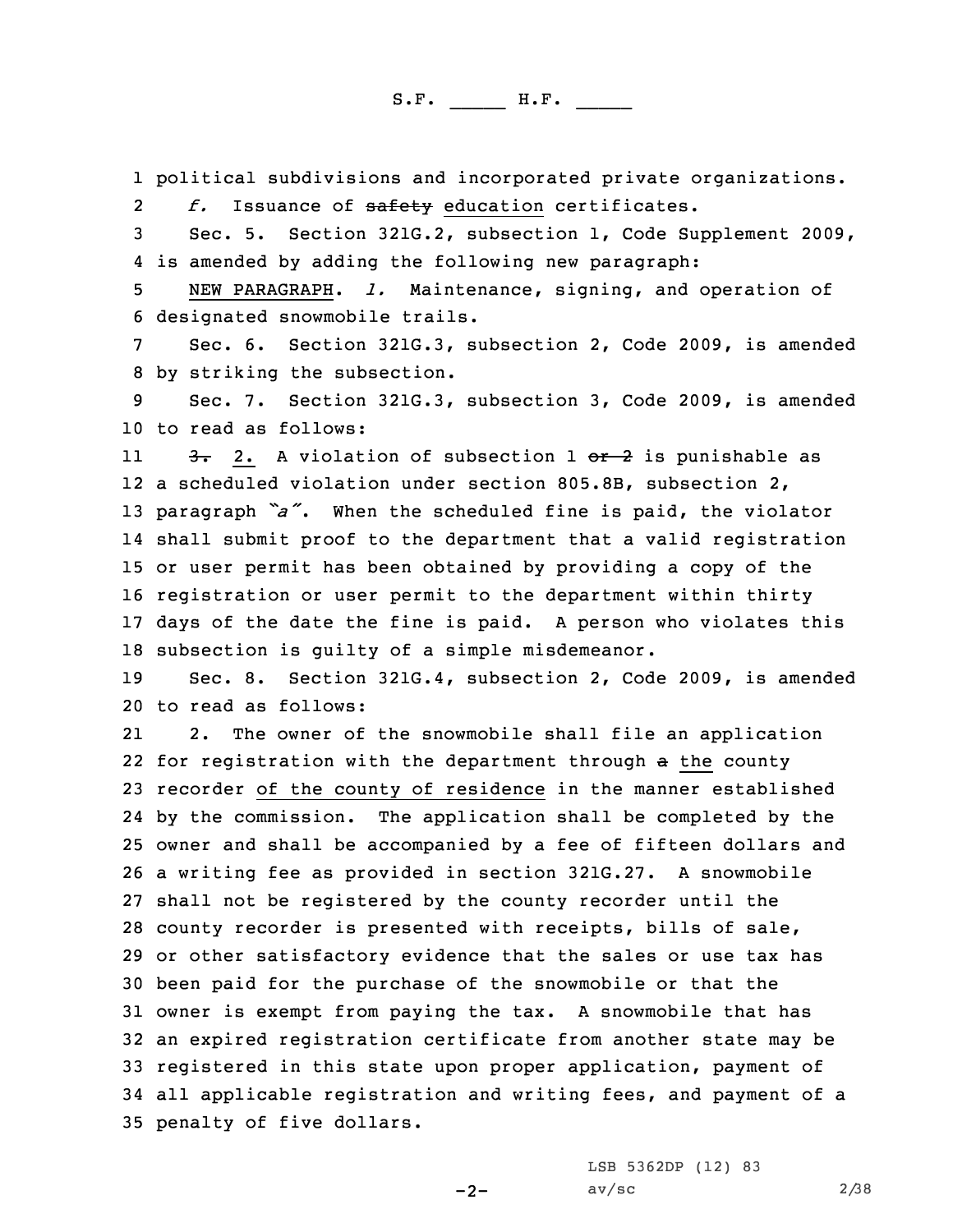1 Sec. 9. Section 321G.6, subsection 3, Code 2009, is amended 2 to read as follows: 3 3. Duplicate registrations may be issued upon application 4 <del>to the</del> by a county recorder <del>and</del> or a license agent upon the 5 payment of <sup>a</sup> five dollar fee plus <sup>a</sup> writing fee as provided in 6 section 321G.27. 7 Sec. 10. Section 321G.7, subsection 1, Code 2009, is amended 8 to read as follows: 9 1. <sup>A</sup> county recorder or license agent shall remit to the 10 commission the snowmobile fees collected by the recorder 11 or license agent in the manner and time prescribed by the 12 department. 13 Sec. 11. Section 321G.8, subsection 1, Code 2009, is amended 14 to read as follows: 15 1. Snowmobiles owned and used by the United States, 16 another this state, or a political subdivision of 17 another this state. 18 Sec. 12. Section 321G.9, subsection 6, Code 2009, is amended 19 by striking the subsection. 20 Sec. 13. Section 321G.12, Code 2009, is amended to read as 21 follows: 22 **321G.12 Headlamp —— tail lamp Headlight —— taillight ——** 23 **brakes.** 24 Every snowmobile shall be equipped with at least one 25 headlamp headlight and one tail lamp taillight. Every 26 snowmobile shall be equipped with brakes. 27 Sec. 14. Section 321G.17, Code 2009, is amended to read as 28 follows: 29 **321G.17 Violation of stop signal.** 30 A person, after having who has received a visual or audible 31 signal from <sup>a</sup> peace officer to come to <sup>a</sup> stop, shall not 32 operate <sup>a</sup> snowmobile in willful or wanton disregard of the 33 signal, or interfere with or endanger the officer or any other 34 person or vehicle, or increase speed, or attempt to flee or 35 elude the officer.

> LSB 5362DP (12) 83  $av/sec$  3/38

-3-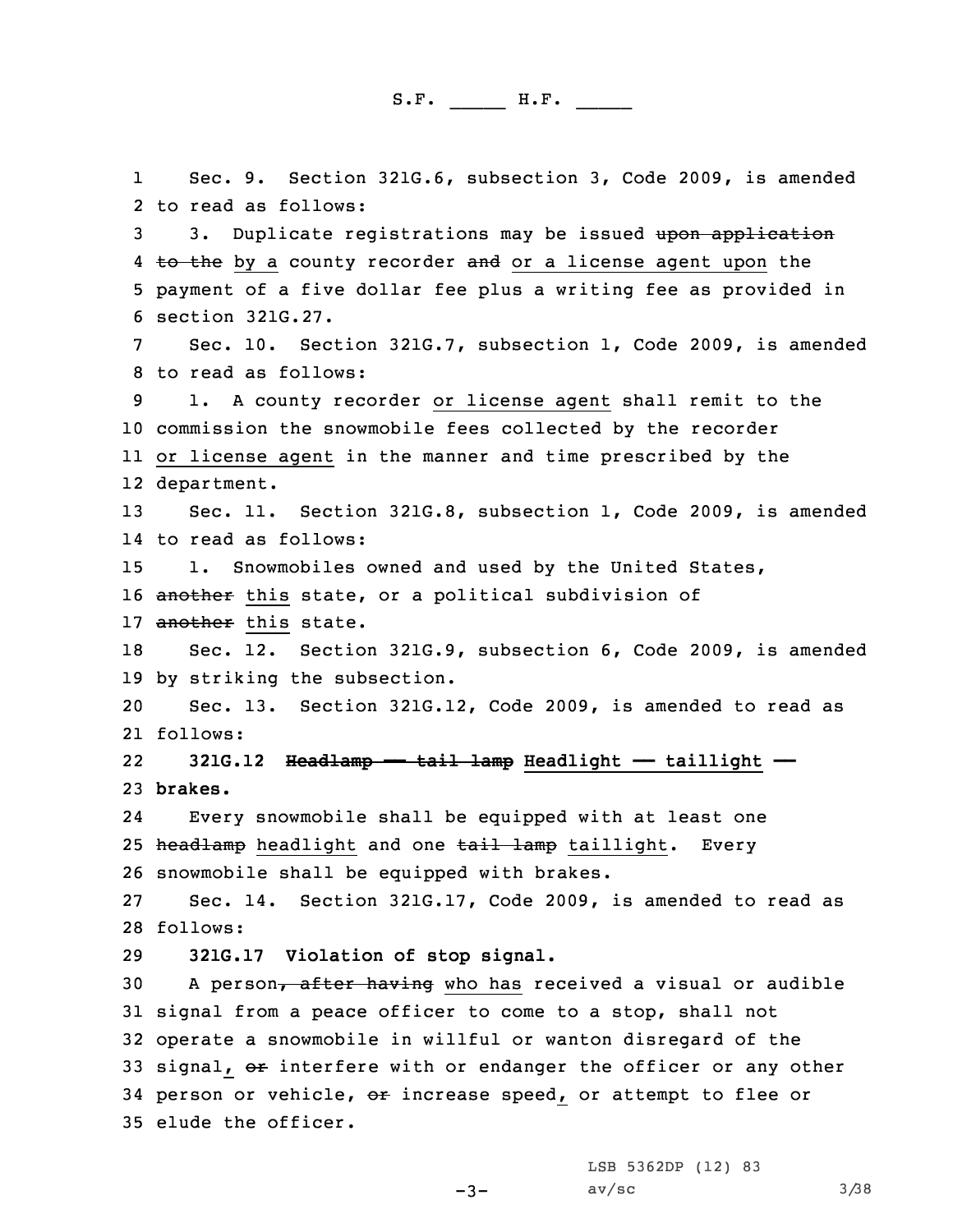1 Sec. 15. Section 321G.20, Code 2009, is amended to read as 2 follows:

3 **321G.20 Minors under twelve sixteen —— supervision** 4 **requirements.**

 1. An owner or operator of <sup>a</sup> snowmobile shall not permit <sup>a</sup> person under twelve years of age to operate and <sup>a</sup> person less than twelve years of age shall not operate, <sup>a</sup> snowmobile on <sup>a</sup> designated snowmobile trail, public land, or ice except when accompanied on the same snowmobile by <sup>a</sup> responsible person of at least eighteen years of age who is experienced in snowmobile operation and who possesses <sup>a</sup> valid driver's license, as 12 defined in section 321.1, or <del>a safety</del> an education certificate issued under this chapter.

14 2. While operating <sup>a</sup> snowmobile on <sup>a</sup> designated snowmobile trail, public land, or ice, <sup>a</sup> person twelve to fifteen years of age and possessing <sup>a</sup> valid education certificate must be under the direct supervision of <sup>a</sup> parent, guardian, or another adult authorized by the parent or guardian, who is experienced in snowmobile operation, and who possesses <sup>a</sup> valid driver's license, as defined in section 321.1, or an education

21 certificate issued under this chapter. 22 3. <sup>A</sup> person under sixteen years of age shall not operate <sup>a</sup> 23 snowmobile on or across <sup>a</sup> public highway unless the person has 24 in the person's possession an education certificate issued to

25 the person pursuant to this chapter.

26 Sec. 16. Section 321G.21, subsections 1 through 5, Code 27 Supplement 2009, are amended to read as follows:

 1. <sup>A</sup> manufacturer, distributor, or dealer owning <sup>a</sup> snowmobile required to be registered under this chapter may operate the snowmobile for purposes of transporting, testing, demonstrating, or selling it without the snowmobile 32 being registered, except that a special identification 33 number registration decal issued to the owner as provided in this chapter shall be displayed on the snowmobile in the manner prescribed by rules of the commission. The special

LSB 5362DP (12) 83

 $-4-$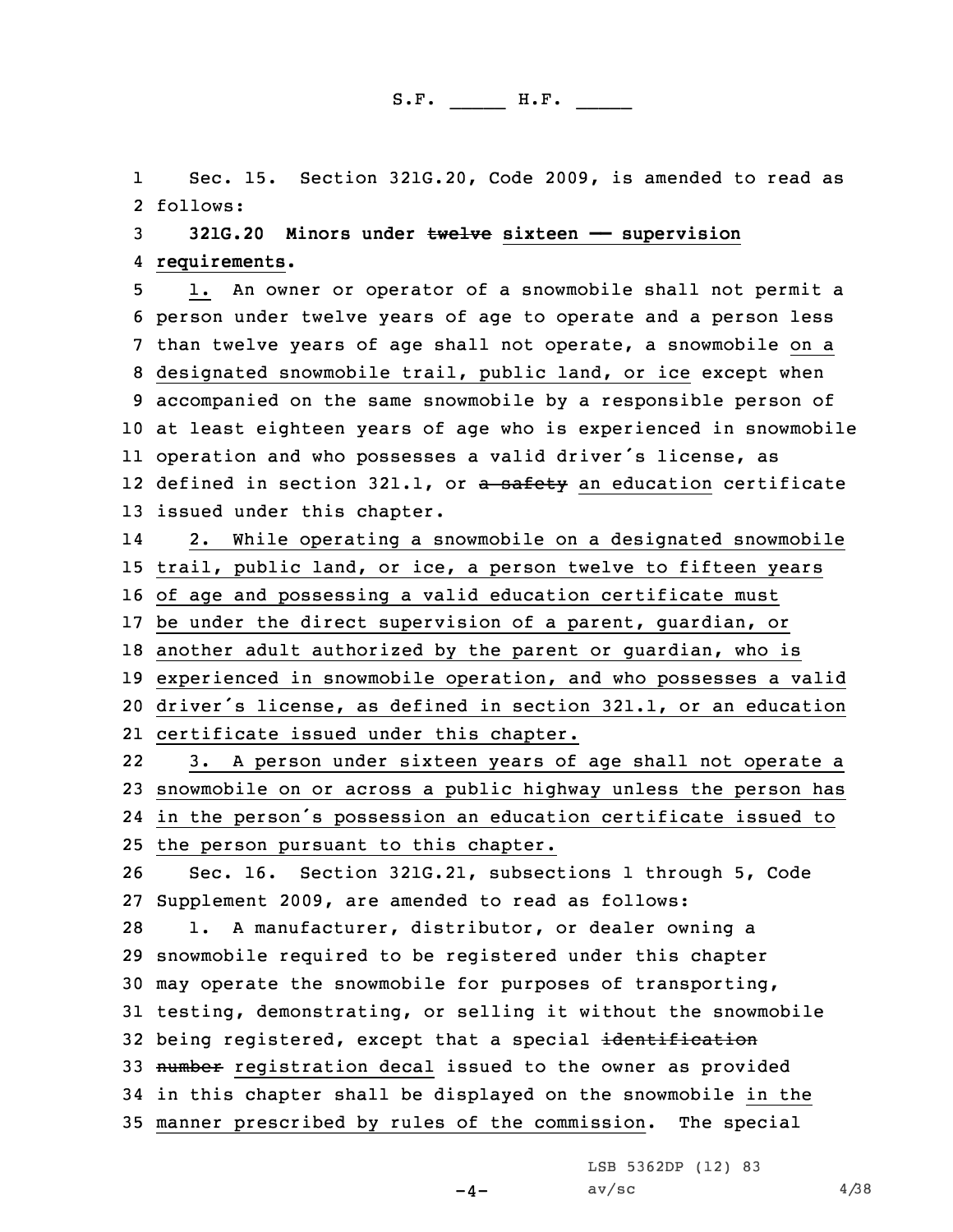1 <del>identification number</del> registration decal shall not be used 2 on <sup>a</sup> snowmobile offered for hire or for any work or service 3 performed by <sup>a</sup> manufacturer, distributor, or dealer.

4 2. Every manufacturer, distributor, or dealer shall 5 register with the department by making application to the 6 commission, upon forms prescribed by the commission, for 7 a special registration certificate containing a general 8 identification number and for one or more duplicate special 9 registration certificates and decal. The applicant shall pay 10 a registration fee of fifteen forty-five dollars and submit 11 reasonable proof of the applicant's status as <sup>a</sup> bona fide 12 manufacturer, distributor, or dealer as may be required by the 13 commission.

14 3. The commission, upon granting an application, 15 shall issue to the applicant <sup>a</sup> special registration 16 certificate containing and decal. The special registration 17 certificate shall contain the applicant's name, and address, 18 the and general identification number; assigned to 19 the applicant, the word "manufacturer", "dealer", or 20 "distributor" $\tau$ ; and other information the commission 21 prescribes. <del>The manufacturer, distributor, or dealer shall</del> 22 have the assigned number printed upon or attached to <sup>a</sup> 23 removable sign or signs which may be temporarily but firmly 24 mounted or attached to the snowmobile being used. The display 25 shall meet the requirements of this chapter and the rules of 26 the commission.

 4. The commission shall also issue duplicate special registration certificates and decals which shall have displayed thereon the general identification number assigned to the applicant. Each duplicate registration certificate so issued shall contain <sup>a</sup> number or symbol identifying it from every other duplicate special registration certificate bearing 33 the same general identification number. The fee for each additional duplicate special registration certificate and 35 decal shall be two five dollars.

LSB 5362DP (12) 83

-5-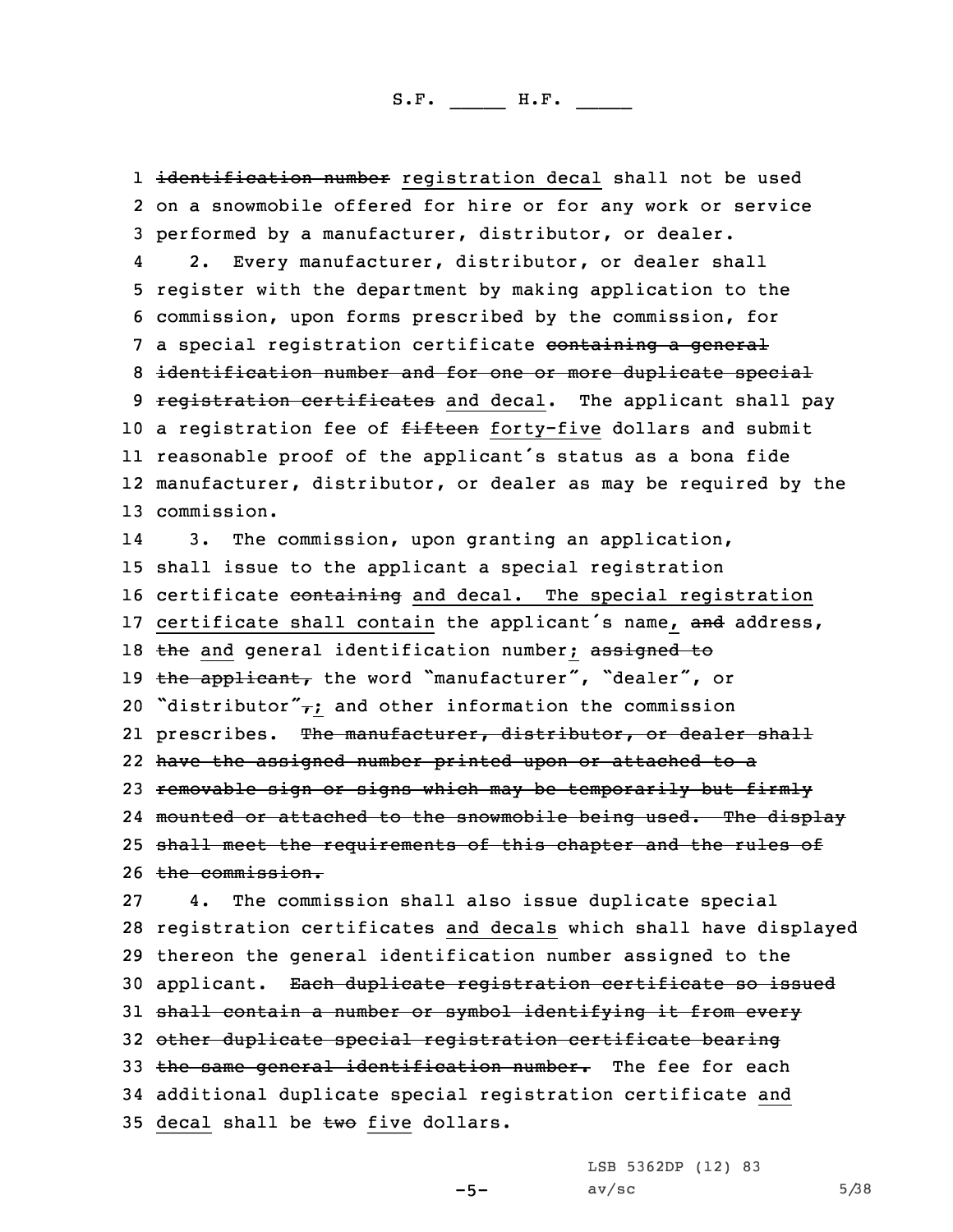15. Each special registration certificate issued

2 hereunder under this section shall be for a period of three 3 years and shall expire on December 31 of each the renewal year, 4 <del>and a</del>. A new special registration certificate for the <del>ensuing</del> 5 twelve months three-year renewal period may be obtained upon 6 application to the commission and payment of the fee provided 7 by law.

8 Sec. 17. Section 321G.23, Code 2009, is amended to read as 9 follows:

10 **321G.23 Course of instruction.**

11 1. The commission shall provide, by rules adopted pursuant to section 321G.2, for the establishment of certified courses of instruction to be conducted throughout the state for the safe use and operation of snowmobiles. The curriculum shall include instruction in the lawful and safe use, operation, and equipping of snowmobiles consistent with this chapter and rules adopted by the commission and the director of transportation and other matters the commission deems pertinent for <sup>a</sup> qualified snowmobile operator. The commission may establish <sup>a</sup> fee for the course which shall not exceed the actual cost of instruction minus moneys received by the department from 22 safety education certificate fees under section 321G.24.

 2. The commission may certify any experienced, qualified operator to be an instructor of <sup>a</sup> class established under subsection 1. Each instructor shall be at least eighteen years 26 of age.

 3. Upon completion of the course of instruction, the commission shall provide for the administration of <sup>a</sup> written 29 test to any student who wishes to qualify for a safety an education certificate.

31 4. The commission shall provide safety education material 32 relating to the operation of snowmobiles for the use of 33 nonpublic or public elementary and secondary schools in this 34 state.

35 5. The department may develop requirements and standards

LSB 5362DP (12) 83

-6-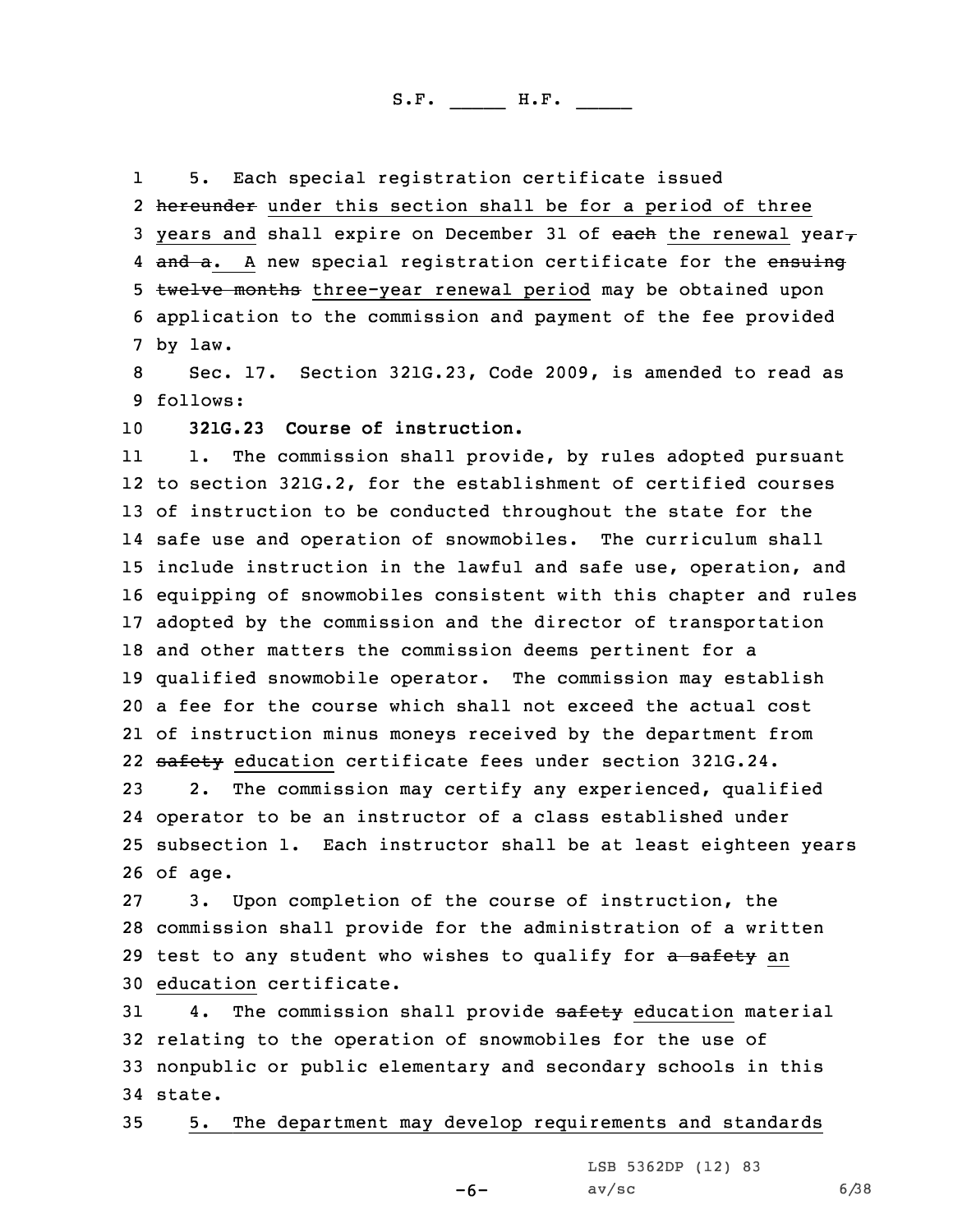for online education offerings. Only vendors who have entered into <sup>a</sup> memorandum of understanding with the department shall be permitted to offer an online course that results in the issuance of an education certificate approved by the commission. Vendors may charge for their courses and collect the education certificate fee required under section 321G.24, subsection 2, on behalf of the department as agreed to in the memorandum of understanding. Sec. 18. Section 321G.24, Code Supplement 2009, is amended to read as follows:

11**321G.24 Safety Education certificate —— fee.**

12 1. <sup>A</sup> person under eighteen years of age shall not operate <sup>a</sup> snowmobile on public land or ice or land purchased with snowmobile registration funds in this state without obtaining <sup>a</sup> 15 valid safety education certificate issued by the department and having the certificate in the person's possession, unless the person is accompanied on the same snowmobile by <sup>a</sup> responsible person of at least eighteen years of age who is experienced in snowmobile operation and possesses <sup>a</sup> valid driver's license, as 20 defined in section 321.1, or a safety an education certificate issued under this chapter.

222. Upon application successful completion of the course and 23 payment of <sup>a</sup> fee of five dollars, <sup>a</sup> qualified applicant 24 shall be issued <del>a safety</del> an education certificate which is 25 valid until the certificate is suspended or revoked by the 26 director for <sup>a</sup> violation of <sup>a</sup> provision of this chapter or <sup>a</sup> 27 rule adopted pursuant to this chapter. The application shall 28 be made on forms issued by the commission and shall contain 29 information as the commission may reasonably require.

30 3. Any person who is required to have a safety an education certificate under this chapter and who has completed <sup>a</sup> course of instruction established under section 321G.2, subsection 1, paragraph *"j"*, including the successful passage of an examination which includes <sup>a</sup> written test relating to such course of instruction, shall be considered qualified to

 $-7-$ 

LSB 5362DP (12) 83  $av/sec$  7/38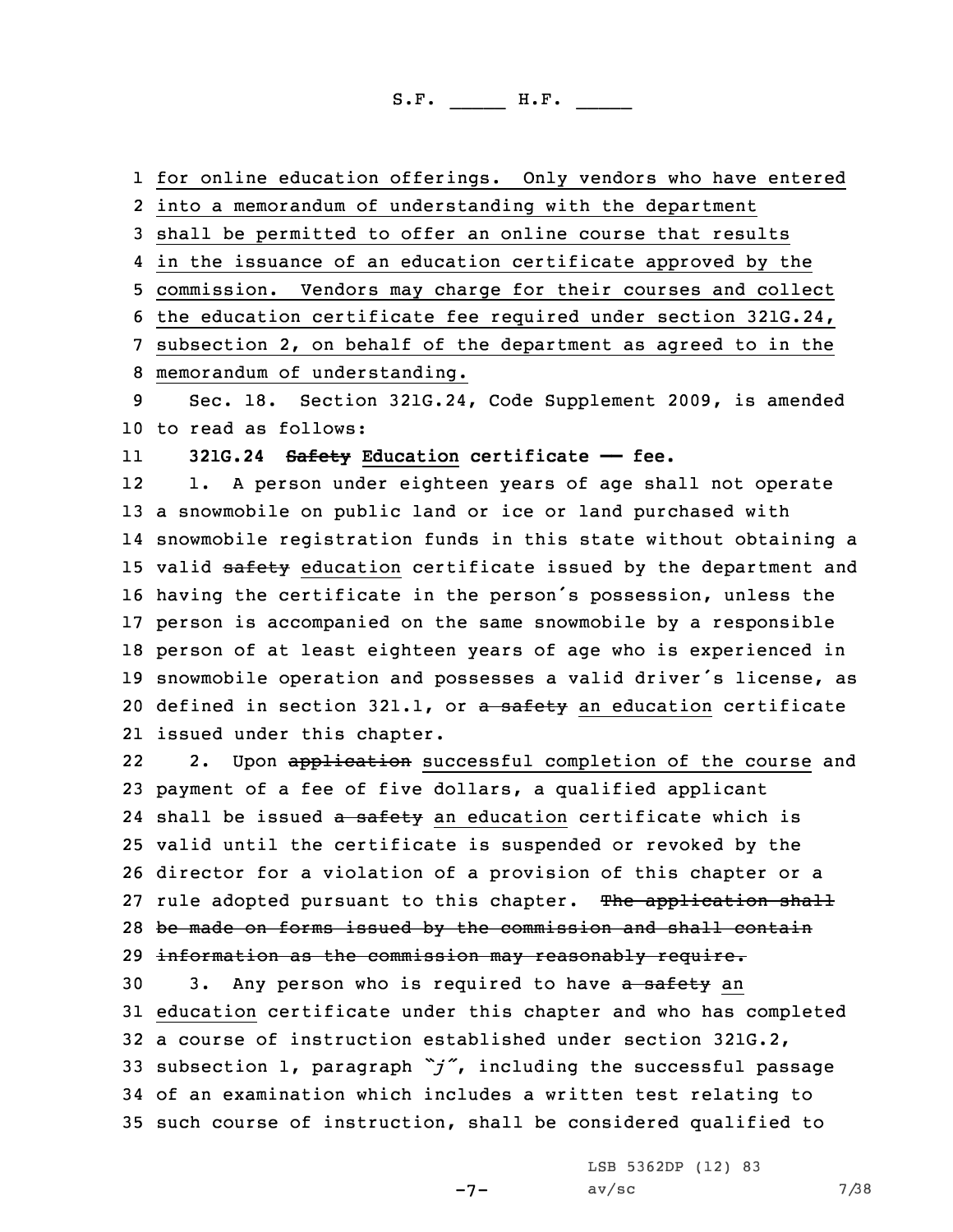1 receive <del>a safety</del> an education certificate.

24. The permit certificate fees collected under this section 3 shall be credited to the special snowmobile fund created under 4 section 321G.7 and shall be used for safety and educational 5 programs.

6 5. <sup>A</sup> valid snowmobile safety or education certificate or 7 license issued to <sup>a</sup> nonresident by <sup>a</sup> governmental authority 8 of another state shall be considered <sup>a</sup> valid certificate 9 or license in this state if the permit certification or 10 Hicense licensing requirements of the governmental authority $\tau$ ll <del>excluding fees,</del> are substantially the same as the requirements 12 of this chapter as determined by the commission.

13 Sec. 19. Section 321G.29, subsection 8, Code 2009, is 14 amended to read as follows:

 8. Once titled, <sup>a</sup> person shall not sell or transfer ownership of <sup>a</sup> snowmobile without delivering to the purchaser or transferee <sup>a</sup> certificate of title with an assignment on it 18 showing title in the purchaser or transferee purchaser's or transferee's name. <sup>A</sup> person shall not purchase or otherwise acquire <sup>a</sup> snowmobile without obtaining <sup>a</sup> certificate of title for it in that person's name.

22 Sec. 20. Section 321G.31, subsection 1, Code 2009, is 23 amended to read as follows:

24 1. If ownership of <sup>a</sup> snowmobile is transferred by operation of law, such as by inheritance, order in bankruptcy, insolvency, replevin, or execution sale, the transferee, within thirty days after acquiring the right to possession of the snowmobile, shall mail or deliver to the county recorder of the transferee's county of residence satisfactory proof of ownership as the county recorder requires, together with an application for <sup>a</sup> new certificate of title, and the required 32 fee.

33 Sec. 21. Section 321G.33, subsections 1 and 3, Code 2009, 34 are amended to read as follows:

35 1. The department may assign <sup>a</sup> distinguishing number to

LSB 5362DP (12) 83

-8-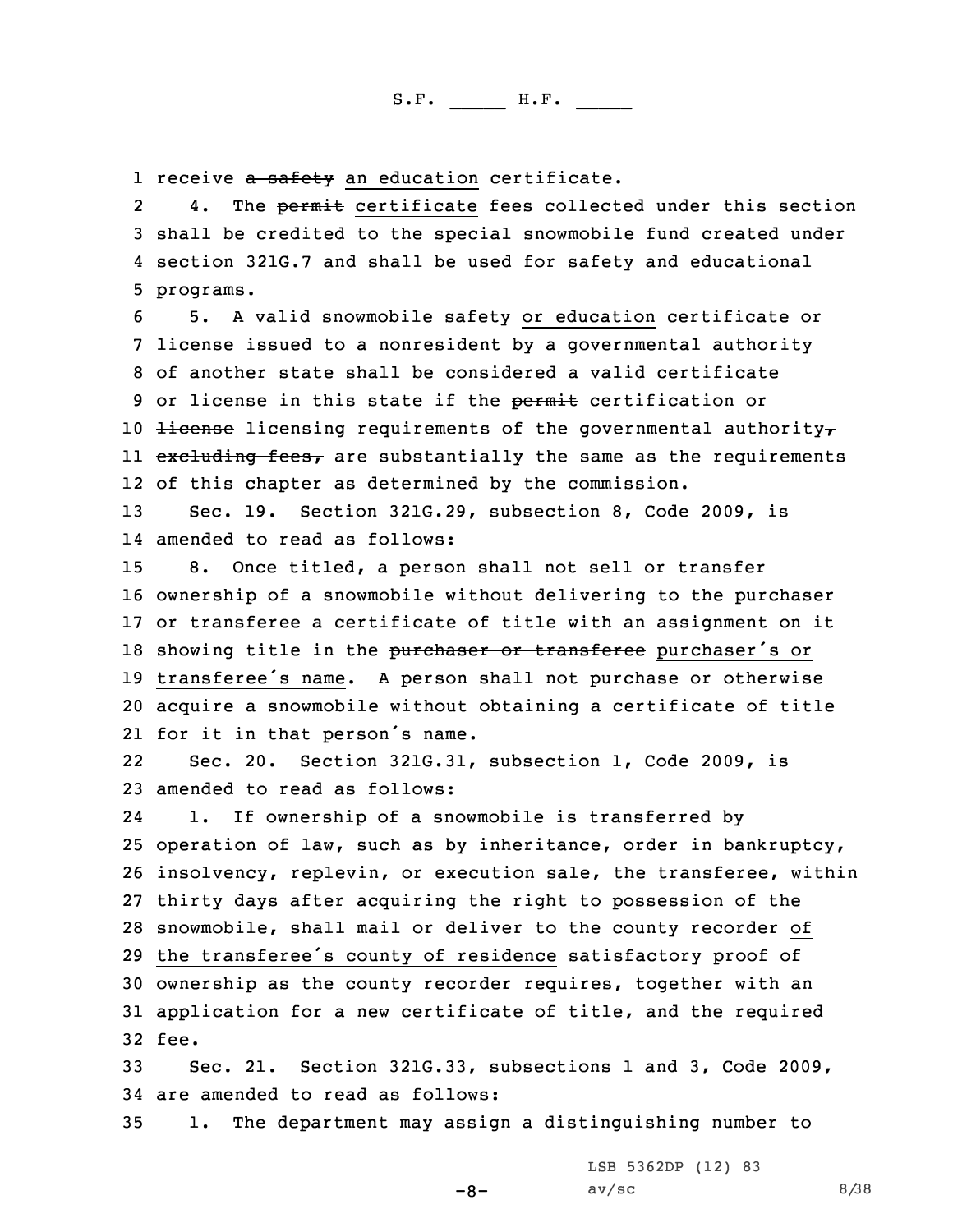<sup>a</sup> snowmobile when the serial number on the snowmobile is destroyed or obliterated and issue to the owner <sup>a</sup> special 3 plate decal bearing the distinguishing number which shall be affixed to the snowmobile in <sup>a</sup> position to be determined by the department. The snowmobile shall be registered and titled under the distinguishing number in lieu of the former serial number. Every snowmobile shall have <sup>a</sup> vehicle identification number assigned and affixed as required by the department. 3. <sup>A</sup> person shall not destroy, remove, alter, cover, or deface the manufacturer's vehicle identification number, the

11 plate or decal bearing it, or any vehicle identification number 12 the department assigns to <sup>a</sup> snowmobile without the department's 13 permission.

14 Sec. 22. Section 321I.1, subsection 1, paragraph b, Code 15 Supplement 2009, is amended to read as follows:

 *b.* Off-road motorcycles shall be considered all-terrain vehicles for the purpose of registration. Off-road motorcycles shall also be considered all-terrain vehicles for the purpose of titling if <sup>a</sup> title has not previously been issued pursuant to chapter 321. An operator of an off-road motorcycle is subject to provisions governing the operation of all-terrain vehicles in this chapter, but is exempt from 23 the safety education instruction and certification program requirements of sections 321I.25 and 321I.26.

25 Sec. 23. Section 321I.1, subsection 16, paragraph b, Code 26 Supplement 2009, is amended to read as follows:

 *b.* An owner of an off-road utility vehicle may register or title an off-road utility vehicle in order to legally operate the off-road vehicle on public ice, <sup>a</sup> designated riding area, or <sup>a</sup> designated riding trail. The operator of an off-road utility vehicle is subject to provisions governing the operation of all-terrain vehicles in section 321.234A and this 33 chapter, but is exempt from the safety education instruction and certification program requirements of sections 321I.25 and 321I.26. An operator of an off-road utility vehicle shall not

LSB 5362DP (12) 83

-9-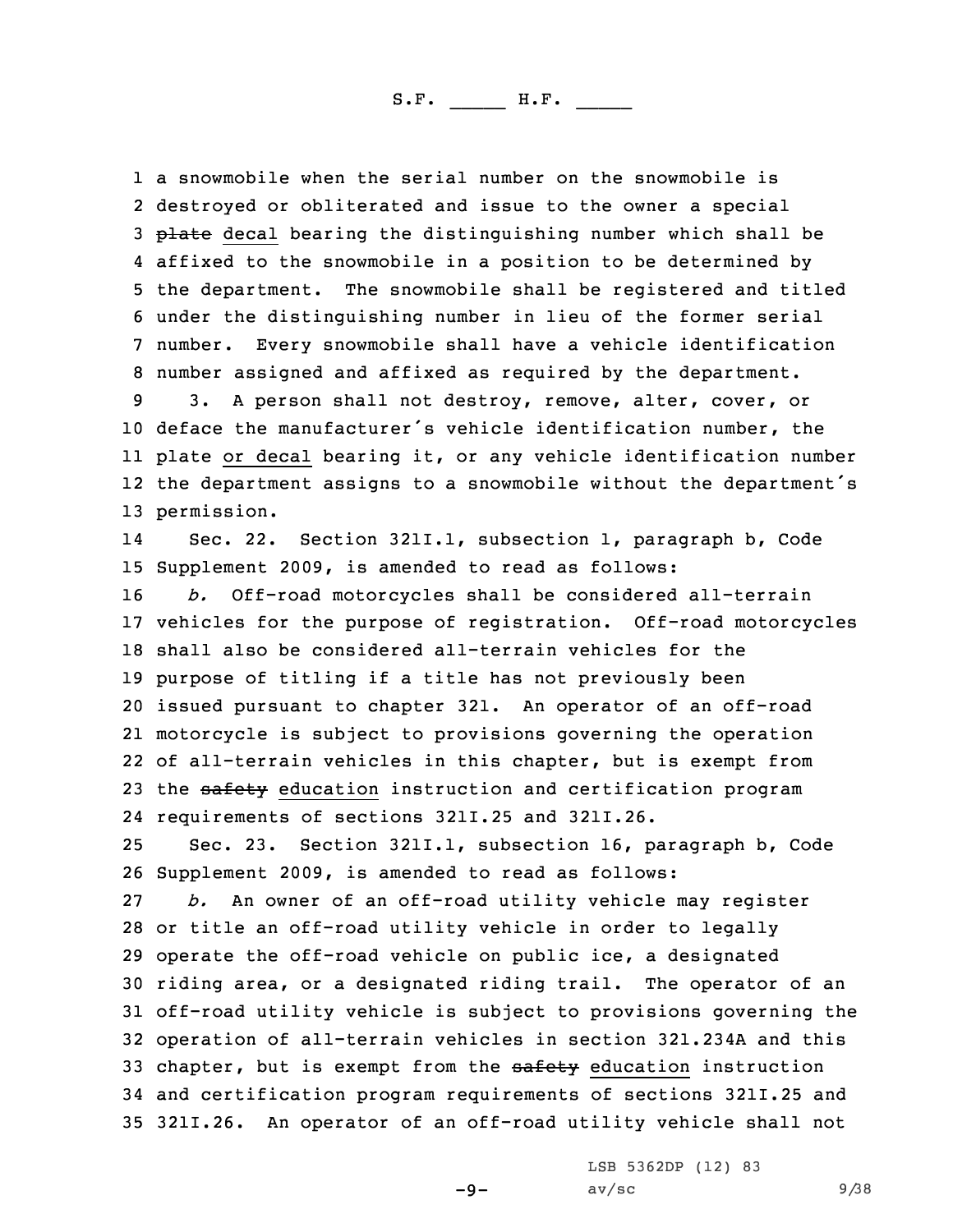operate the vehicle on <sup>a</sup> designated riding area or designated riding trail unless the department has posted signage indicating the riding area or trail is open to the operation of off-road utility vehicles. Off-road utility vehicles are exempt from the dealer registration and titling requirements of this chapter. <sup>A</sup> motorized vehicle that was previously titled or is currently titled under chapter 321 shall not be registered or operated as an off-road utility vehicle.

9 Sec. 24. Section 321I.1, subsection 25, Code Supplement 10 2009, is amended to read as follows:

11 25. *"Safety "Education certificate"* means an all-terrain 12 vehicle <del>safety</del> education certificate, approved by the 13 commission, which is issued to <sup>a</sup> qualified applicant who is 14 twelve years of age or older.

15 Sec. 25. Section 321I.2, subsection 1, paragraph f, Code 16 Supplement 2009, is amended to read as follows:

17 f. Issuance of safety education certificates.

18 Sec. 26. Section 321I.3, subsection 2, Code 2009, is amended 19 by striking the subsection.

20 Sec. 27. Section 321I.3, subsection 3, Code 2009, is amended 21 to read as follows:

223. 2. A violation of subsection 1 or 2 is punishable as <sup>a</sup> scheduled violation under section 805.8B, subsection 2A, paragraph *"a"*. When the scheduled fine is paid, the violator shall submit proof to the department that <sup>a</sup> valid registration or user permit has been obtained by providing <sup>a</sup> copy of the registration or user permit to the department within thirty days of the date the fine is paid. <sup>A</sup> person who violates this subsection is guilty of <sup>a</sup> simple misdemeanor.

30 Sec. 28. Section 321I.4, subsection 2, Code 2009, is amended 31 to read as follows:

 2. The owner of the all-terrain vehicle shall file an application for registration with the department through 34 a the county recorder of the county of residence in the manner established by the commission. The application shall

LSB 5362DP (12) 83

-10-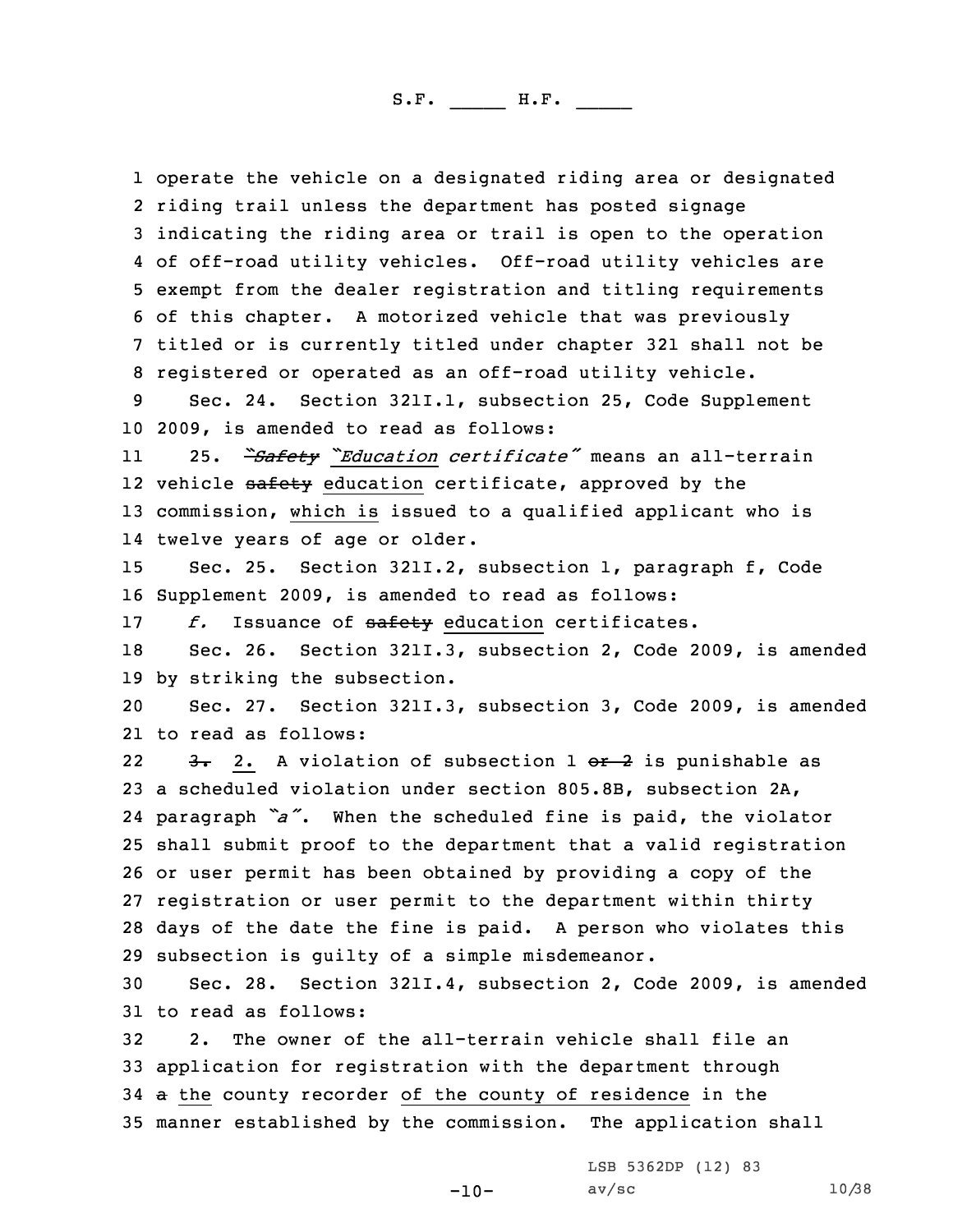be completed by the owner and shall be accompanied by <sup>a</sup> fee of fifteen dollars and <sup>a</sup> writing fee as provided in section 321I.29. An all-terrain vehicle shall not be registered by the county recorder until the county recorder is presented with receipts, bills of sale, or other satisfactory evidence that the sales or use tax has been paid for the purchase of the all-terrain vehicle or that the owner is exempt from paying the tax. An all-terrain vehicle that has an expired registration certificate from another state may be registered in this state upon proper application, payment of all applicable registration and writing fees, and payment of <sup>a</sup> penalty of five dollars. 12 Sec. 29. Section 321I.7, subsections 3 and 4, Code 2009, are amended to read as follows:

143. Duplicate registrations may be issued upon application 15 to the by a county recorder or a license agent and the payment 16 of <sup>a</sup> five dollar fee plus <sup>a</sup> writing fee as provided in section 17 321I.29.

 4. <sup>A</sup> motorcycle, as defined in section 321.1, subsection 40, paragraph *"a"*, may be registered as an all-terrain vehicle as provided in this section. <sup>A</sup> motorcycle registered as an all-terrain vehicle may participate in all programs established for all-terrain vehicles under this chapter except for the 23 safety education instruction and certification program.

24 Sec. 30. Section 321I.8, Code 2009, is amended to read as 25 follows:

 **321I.8 Fees remitted to commission —— appropriation.** 1. <sup>A</sup> county recorder or license agent shall remit to the commission the all-terrain vehicle fees collected by the recorder or license agent in the manner and time prescribed by the department.

 2. The department shall remit the fees, including user fees collected pursuant to section 321I.5, to the treasurer of state, who shall place the money in <sup>a</sup> special all-terrain vehicle fund. The money is appropriated to the department for the all-terrain vehicle programs of the state. The programs

-11-

LSB 5362DP (12) 83 av/sc  $11/38$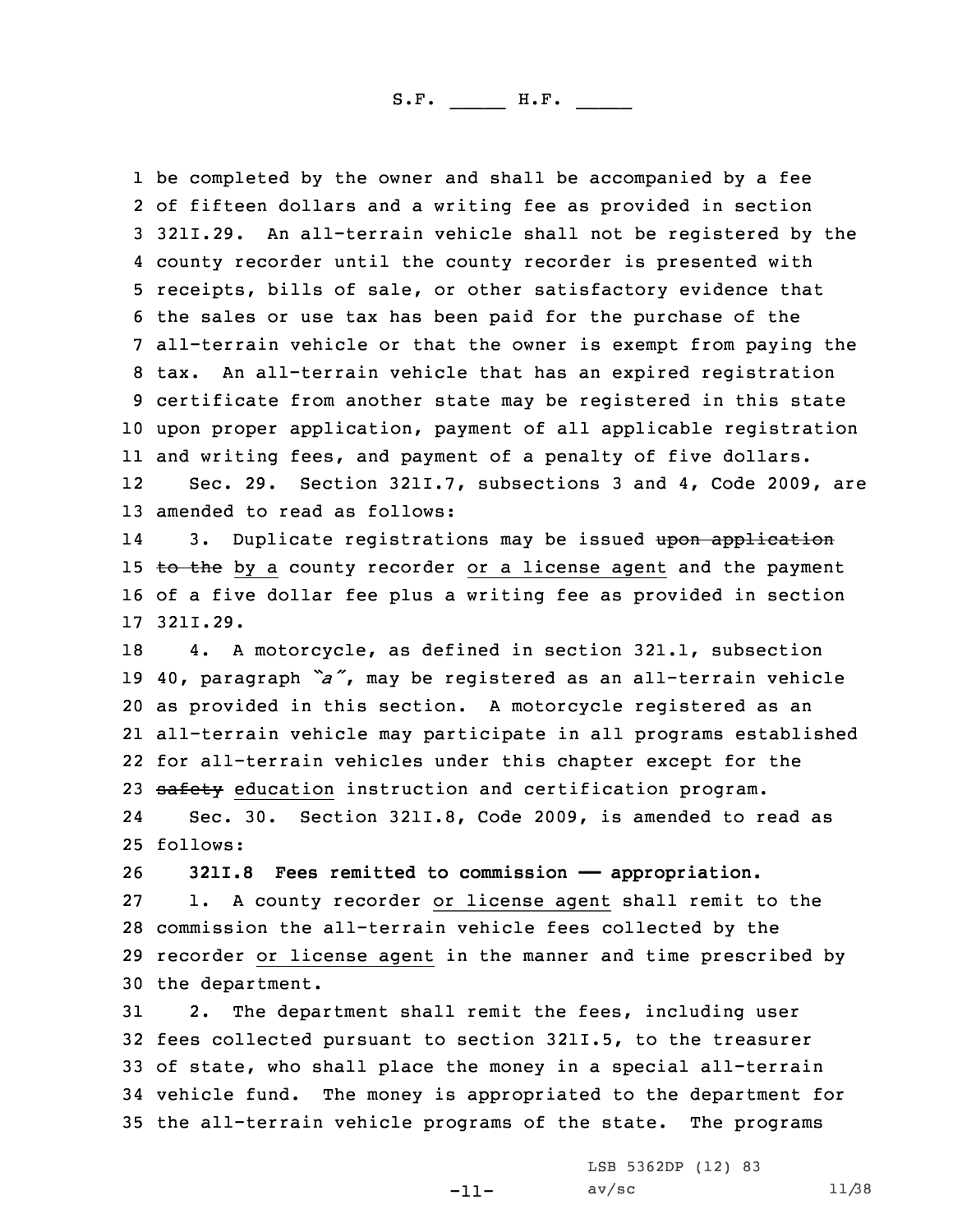shall include grants, subgrants, contracts, or cost-sharing of all-terrain vehicle programs with political subdivisions or incorporated private organizations or both in accordance with rules adopted by the commission. All-terrain vehicle fees may be used for the establishment, maintenance, and operation of all-terrain vehicle recreational riding areas through the awarding of grants administered by the department. All-terrain vehicle recreational riding areas established, maintained, or operated by the use of such grants shall not be operated for profit. All programs using cost-sharing, grants, subgrants, ll or contracts shall establish and implement <del>a safety</del> an education instruction program either singly or in cooperation with other all-terrain vehicle programs. All-terrain vehicle fees may be used to support all-terrain vehicle programs on <sup>a</sup> usage basis. At least fifty percent of the special fund shall be available for political subdivisions or incorporated private organizations or both. Moneys from the special fund not used by the political subdivisions or incorporated private organizations or both shall remain in the fund and may be used by the department for the administration of the all-terrain vehicle programs. Notwithstanding section 8.33, moneys in the special fund shall not revert to the general fund of the state at the end of <sup>a</sup> fiscal year. Notwithstanding section 12C.7, subsection 2, interest or earnings on moneys in the special fund shall remain in the fund. Sec. 31. Section 321I.9, subsection 1, Code 2009, is amended to read as follows: 1. All-terrain vehicles owned and used by the United 29 States, another this state, or a political subdivision of 30 another this state. Sec. 32. Section 321I.13, Code 2009, is amended to read as 32 follows: 33 321I.13 Headlamp - tail lamp Headlight - taillight -34 **brakes.**

35 Every all-terrain vehicle operated during the hours of

LSB 5362DP (12) 83

-12-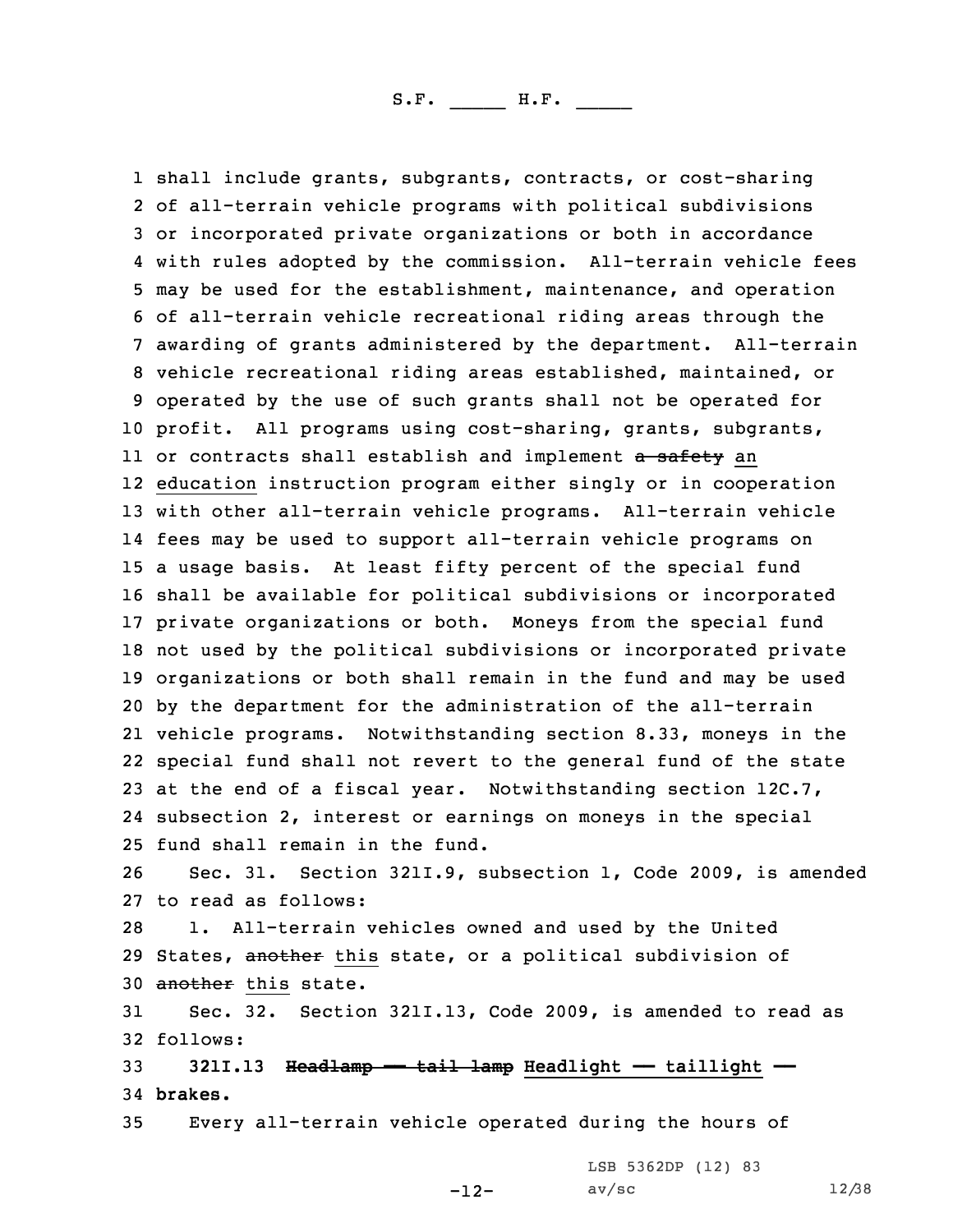1 darkness shall display a lighted <del>headlamp</del> headlight and <del>tail</del> 2 <del>lamp</del> taillight. Every all-terrain vehicle shall be equipped 3 with brakes.

4 Sec. 33. Section 321I.17, Code 2009, is amended to read as 5 follows:

6 **321I.17 Special events.**

7 The department may authorize the holding of organized 8 special events as defined in this chapter within this state. 9 The department shall adopt rules relating to the conduct of 10 special events held under department permits and designating 11 the equipment and facilities necessary for the safe operation 12 of all-terrain vehicles <del>or</del>, off-road motorcycles, and off-road 13 utility vehicles and for the safety of operators, participants, 14 and observers in the special events. A special event for 15 all-terrain vehicles may include motorcycles upon payment of 16 an entrance fee set by the organizer of the special event. The 17 department may require that part of the motorcycle entrance 18 fee be credited to pay costs of all-terrain vehicle programs 19 authorized pursuant to section 3211.8. At least thirty 20 days before the scheduled date of <sup>a</sup> special event in this 21 state, an application shall be filed with the department for 22 authorization to conduct the special event. The application 23 shall set forth the date, time, and location of the proposed 24 special event and any other information the department 25 requires. The special event shall not be conducted without 26 written authorization of the department. Copies of the rules 27 shall be furnished by the department to any person making an 28 application.

29 Sec. 34. Section 321I.18, Code 2009, is amended to read as 30 follows:

31 **321I.18 Violation of stop signal.**

32 A person, after having who has received a visual or audible 33 signal from a peace officer to come to a stop $_{T}$  shall not 34 operate an all-terrain vehicle in willful or wanton disregard 35 of the signal, or interfere with or endanger the officer or any

-13-

LSB 5362DP (12) 83 av/sc  $13/38$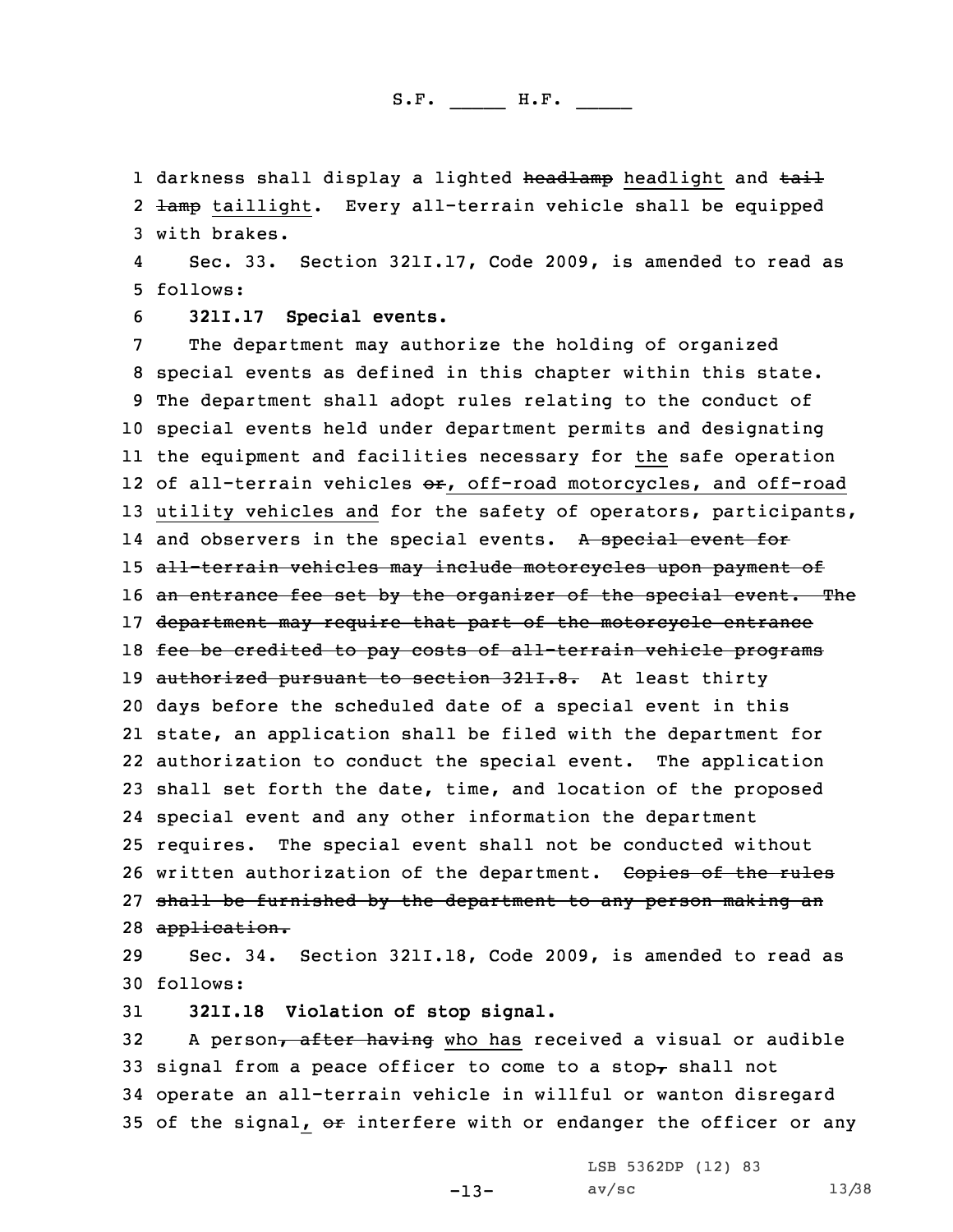1 other person or vehicle, or increase speed, or attempt to flee 2 or elude the officer.

3 Sec. 35. Section 321I.21, subsection 1, Code 2009, is 4 amended to read as follows:

5 1. The person is taking a prescribed safety education 6 training course and the operation is under the direct 7 supervision of a certified all-terrain vehicle safety 8 education instructor.

9 Sec. 36. Section 321I.22, subsections 1 through 5, Code 10 Supplement 2009, are amended to read as follows:

11 1. <sup>A</sup> manufacturer, distributor, or dealer owning an all-terrain vehicle required to be registered under this chapter may operate the all-terrain vehicle for purposes of transporting, testing, demonstrating, or selling it without the all-terrain vehicle being registered, except that <sup>a</sup> special 16 identification number registration decal issued to the owner as provided in this chapter shall be displayed on the all-terrain vehicle in the manner prescribed by rules of the commission. 19 The special identification number registration decal shall not be used on an all-terrain vehicle offered for hire or for any work or service performed by <sup>a</sup> manufacturer, distributor, or 22 dealer.

 2. Every manufacturer, distributor, or dealer shall register with the department by making application to the commission, upon forms prescribed by the commission, for 26 a special registration certificate containing a general identification number and for one or more duplicate special 28 registration certificates and decal. The applicant shall pay 29 a registration fee of fifteen forty-five dollars and submit reasonable proof of the applicant's status as <sup>a</sup> bona fide manufacturer, distributor, or dealer as may be required by the commission.

33 3. The commission, upon granting an application, 34 shall issue to the applicant <sup>a</sup> special registration 35 certificate containing and decal. The special registration

 $-14-$ 

LSB 5362DP (12) 83  $av/sec$  14/38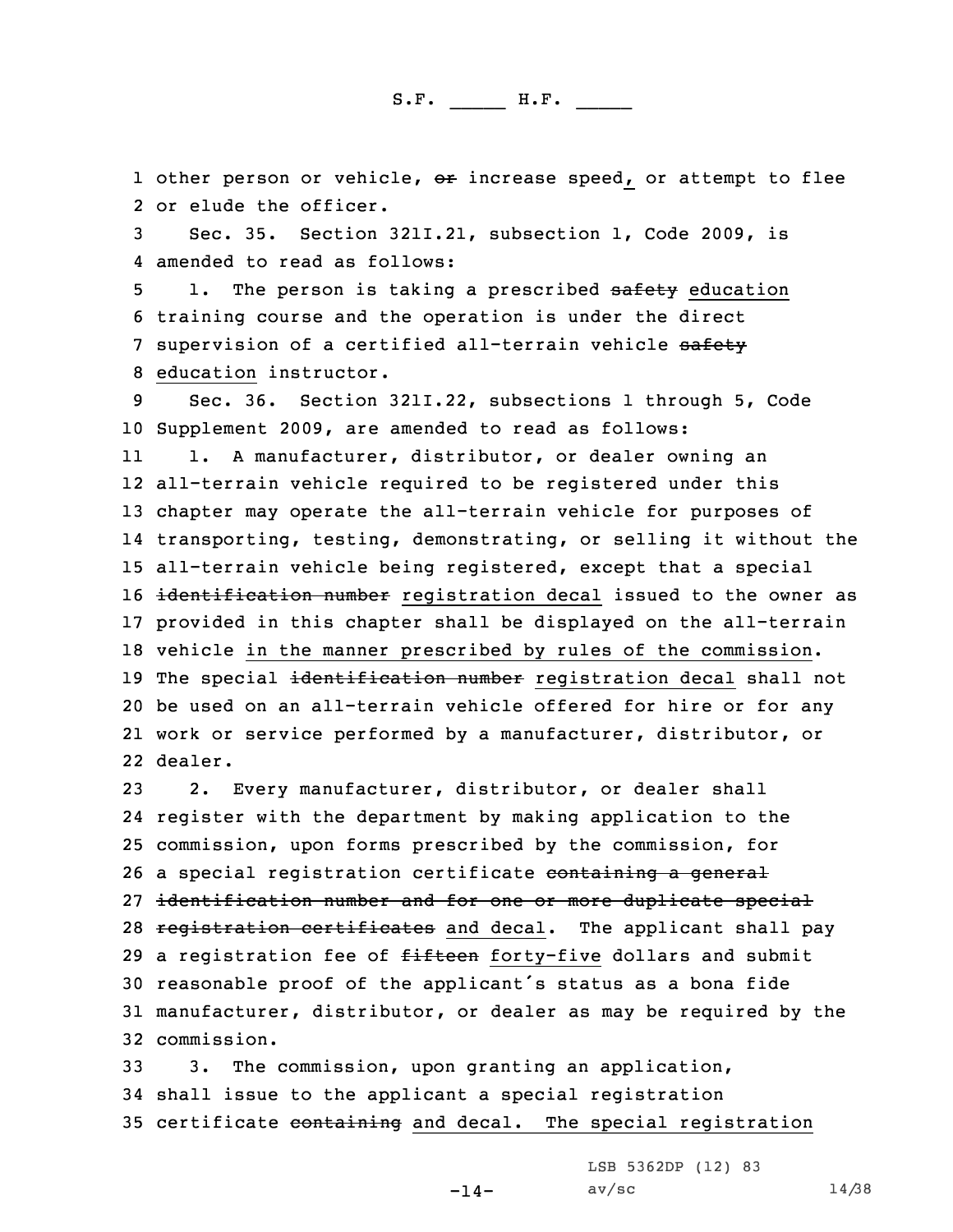1 certificate shall contain the applicant's name, and address,

2 <del>the</del> and general identification number; assigned to 3 the applicant, the word "manufacturer", "dealer", or 4 "distributor" $\tau$ ; and other information the commission 5 prescribes. The manufacturer, distributor, or dealer shall 6 have the assigned number printed upon or attached to <sup>a</sup> 7 removable sign or signs which may be temporarily but firmly 8 mounted or attached to the all-terrain vehicle being used. The 9 display shall meet the requirements of this chapter and the 10 rules of the commission. 11 4. The commission shall also issue duplicate special 12 registration certificates and decals which shall have displayed 13 thereon the general identification number assigned to the 14 applicant. <del>Each duplicate registration certificate so issued</del> 15 shall contain <sup>a</sup> number or symbol identifying it from every 16 other duplicate special registration certificate bearing 17 the same general identification number. The fee for each 18 additional duplicate special registration certificate and 19 decal shall be  $\text{two}$  five dollars. 20 5. Each special registration certificate issued 21 <del>hereunder</del> under this section shall be for a period of three 22 years and shall expire on December 31 of <del>each</del> the renewal year<sub>7</sub> 23 and a. A new special registration certificate for the ensuing 24 twelve months three-year renewal period may be obtained upon 25 application to the commission and payment of the fee provided 26 by law. 27 Sec. 37. Section 321I.25, Code 2009, is amended to read as 28 follows: 29 **321I.25 Course of instruction.** 30 1. The commission shall provide, by rules adopted pursuant 31 to section 321I.2, for the establishment of certified courses 32 of instruction to be conducted throughout the state for the 33 safe use and operation of all-terrain vehicles. The curriculum 34 shall include instruction in the lawful and safe use, 35 operation, and equipping of all-terrain vehicles consistent

-15-

LSB 5362DP (12) 83 av/sc 15/38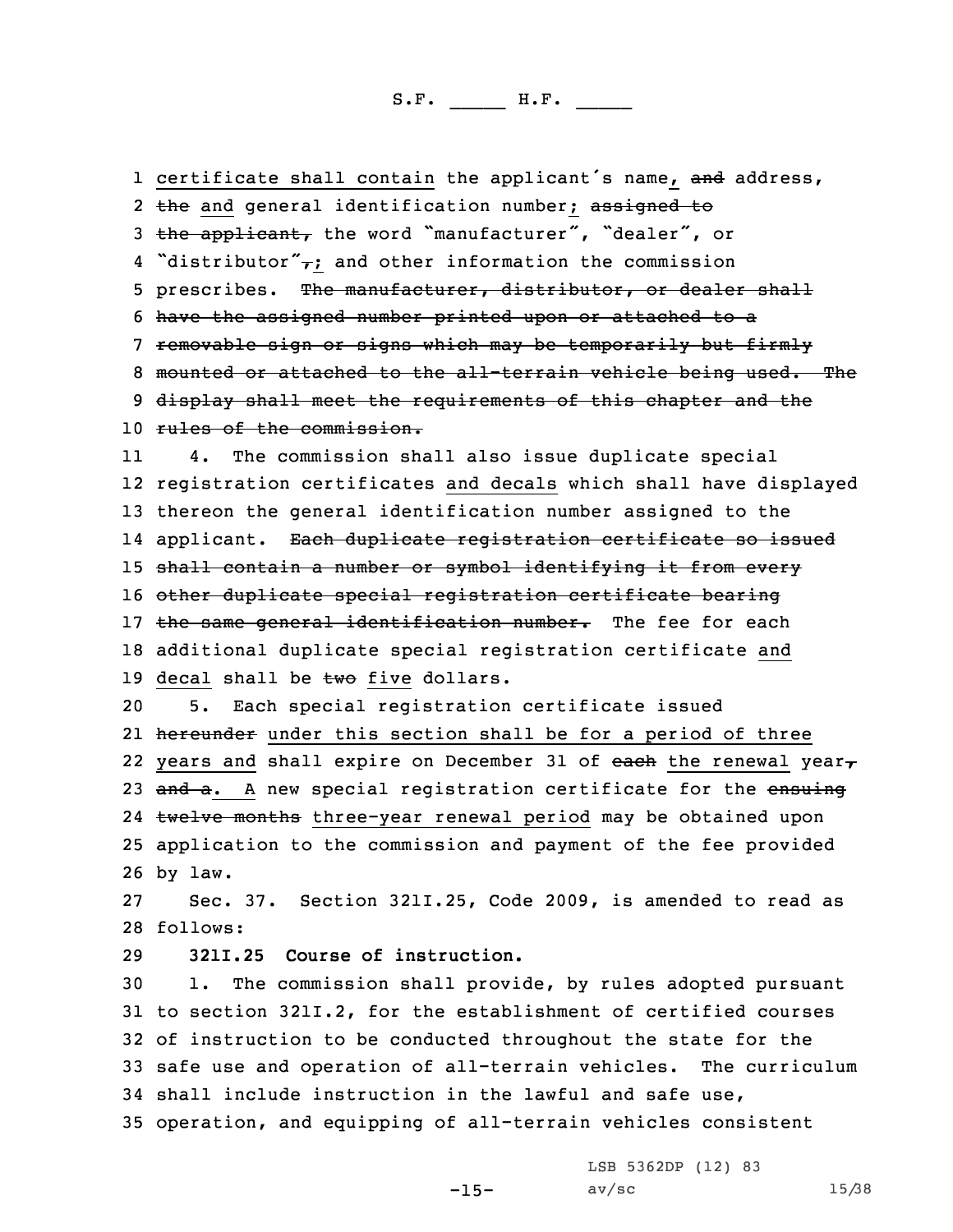1 with this chapter and rules adopted by the commission <del>and th</del>e director of transportation and other matters the commission deems pertinent for <sup>a</sup> qualified all-terrain vehicle operator. The commission may establish <sup>a</sup> fee for the course which shall not exceed the actual cost of instruction minus moneys received 6 by the department from safety education certificate fees under section 321I.26.

 2. The commission may certify any experienced, qualified operator to be an instructor of <sup>a</sup> class established under subsection 1. Each instructor shall be at least eighteen years 11 of age.

12 3. Upon completion of the course of instruction, the 13 commission shall provide for the administration of either <sup>a</sup> 14 written test or the demonstration of adequate riding skills 15 to any student who wishes to qualify for a safety an 16 education certificate.

17 4. The commission shall provide safety education material 18 relating to the operation of all-terrain vehicles for the use 19 of nonpublic or public elementary and secondary schools in this 20 state.

21 5. The department may develop requirements and standards for online education offerings. Only vendors who have entered into <sup>a</sup> memorandum of understanding with the department shall be permitted to offer an online course that results in the issuance of an education certificate approved by the commission. Vendors may charge for their courses and collect the education certificate fee required under section 321I.26, subsection 2, on behalf of the department as agreed to in the memorandum of understanding.

30 Sec. 38. Section 321I.26, Code Supplement 2009, is amended 31 to read as follows:

32 **321I.26 Safety Education certificate —— fee.**

33 1. <sup>A</sup> person twelve years of age or older but less than 34 eighteen years of age shall not operate an all-terrain vehicle 35 on public land or ice or land purchased with all-terrain

LSB 5362DP (12) 83

-16-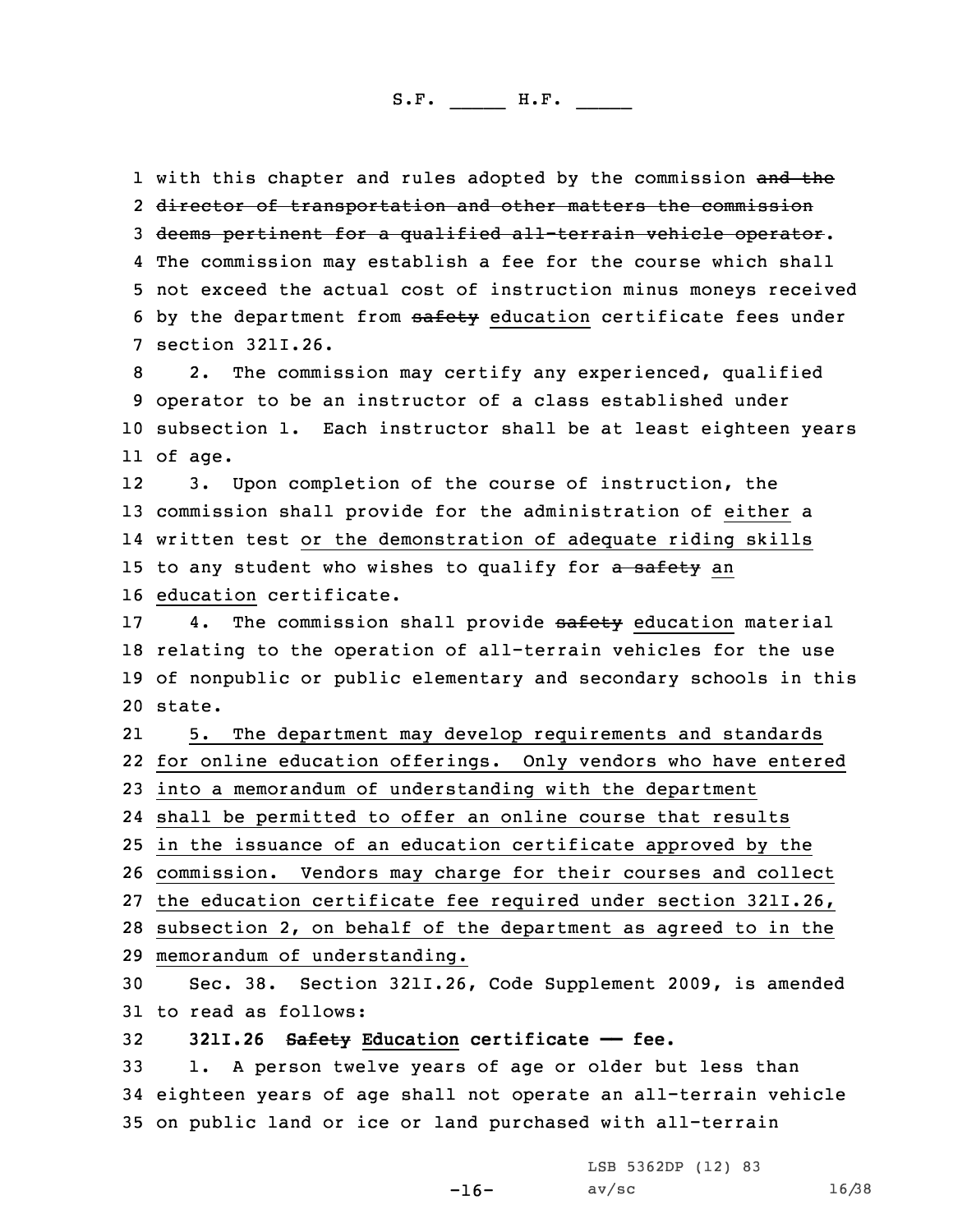1 vehicle registration funds in this state without obtaining <sup>a</sup> 2 valid <del>safety</del> education certificate issued by the department and <sup>3</sup> having the certificate in the person's possession.

42. Upon application successful completion of the course and 5 payment of <sup>a</sup> fee of five dollars, <sup>a</sup> qualified applicant 6 shall be issued a safety an education certificate which is 7 valid until the certificate is suspended or revoked by the 8 director for <sup>a</sup> violation of <sup>a</sup> provision of this chapter or <sup>a</sup> 9 rule adopted pursuant to this chapter. The application shall 10 be made on forms issued by the commission and shall contain 11 information as the commission may reasonably require.

123. Any person who is required to have a safety an 13 education certificate under this chapter and who has completed 14 <sup>a</sup> course of instruction established under section 321I.2, <sup>15</sup> subsection 1, paragraph *"i"*, including the successful passage 16 of an examination which includes either <sup>a</sup> written test relating 17 to such course of instruction or the demonstration of adequate 18 riding skills, shall be considered qualified to receive a 19 safety an education certificate.

20 4. The permit certificate fees collected under this section 21 shall be credited to the special all-terrain vehicle fund and 22 shall be used for safety and educational programs.

 5. <sup>A</sup> valid all-terrain vehicle safety or education certificate or license issued to <sup>a</sup> nonresident by <sup>a</sup> governmental authority of another state shall be considered <sup>a</sup> valid certificate or license in this state if the 27 permit certification or license licensing requirements of the 28 governmental authority, excluding fees, are substantially the same as the requirements of this chapter as determined by the commission.

31 Sec. 39. Section 321I.31, subsection 8, Code 2009, is 32 amended to read as follows:

33 8. Once titled, <sup>a</sup> person shall not sell or transfer 34 ownership of an all-terrain vehicle without delivering to 35 the purchaser or transferee <sup>a</sup> certificate of title with

LSB 5362DP (12) 83

-17-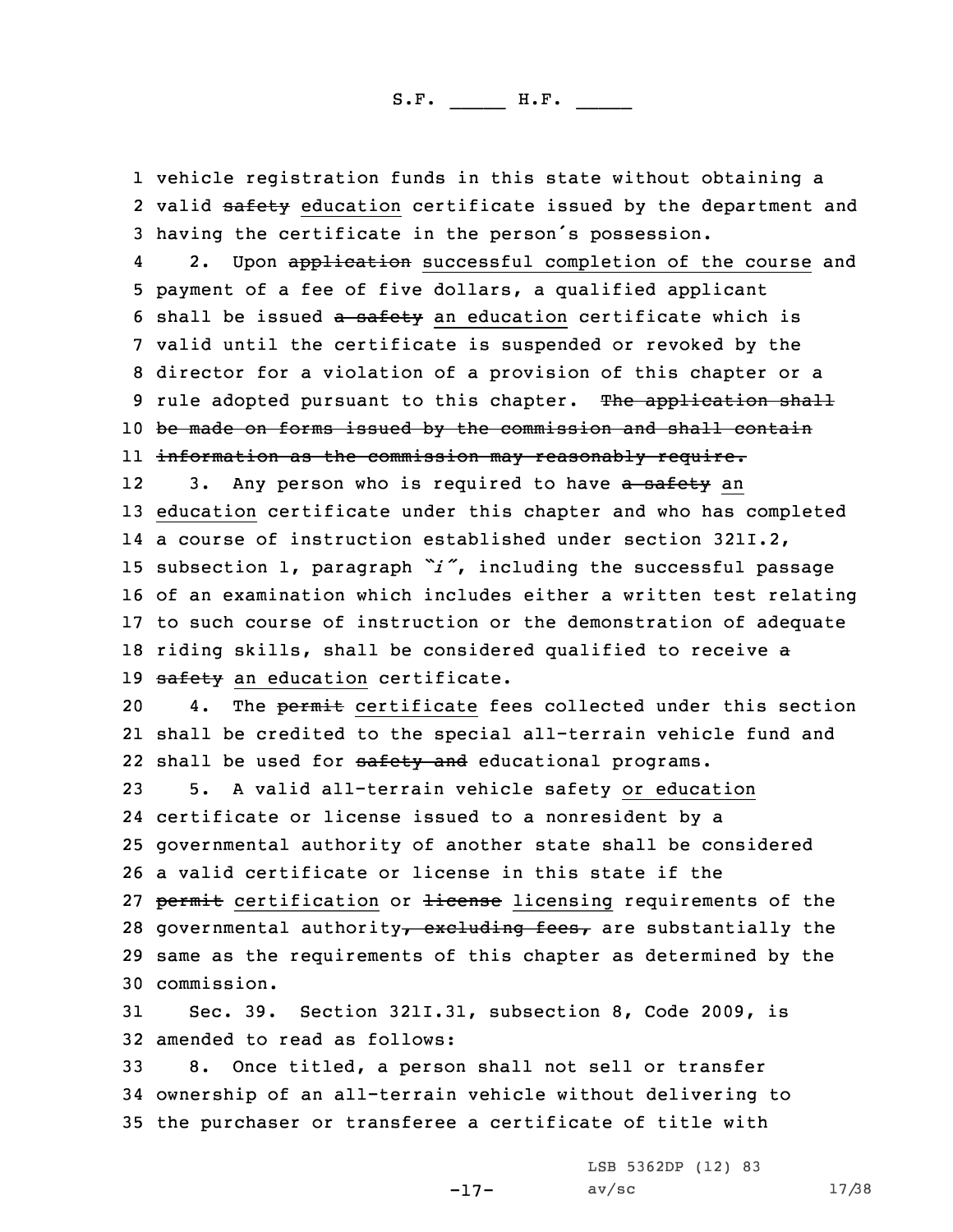1 an assignment on it showing title in the purchaser or

2 transferee purchaser's or transferee's name. A person shall not purchase or otherwise acquire an all-terrain vehicle without obtaining <sup>a</sup> certificate of title for it in that person's name.

6 Sec. 40. Section 321I.33, subsection 1, Code 2009, is 7 amended to read as follows:

 1. If ownership of an all-terrain vehicle is transferred by operation of law, such as by inheritance, order in bankruptcy, insolvency, replevin, or execution sale, the transferee, within thirty days after acquiring the right to possession of the all-terrain vehicle, shall mail or deliver to the county recorder of the transferee's county of residence satisfactory proof of ownership as the county recorder requires, together with an application for <sup>a</sup> new certificate of title, and the required fee.

17 Sec. 41. Section 321I.35, subsections 1 and 3, Code 2009, 18 are amended to read as follows:

 1. The department may assign <sup>a</sup> distinguishing number to an all-terrain vehicle when the serial number on the all-terrain vehicle is destroyed or obliterated and issue to the owner <sup>a</sup> 22 special <del>plate</del> decal bearing the distinguishing number which shall be affixed to the all-terrain vehicle in <sup>a</sup> position to be determined by the department. The all-terrain vehicle shall be registered and titled under the distinguishing number in lieu of the former serial number. Every all-terrain vehicle shall have <sup>a</sup> vehicle identification number assigned and affixed as required by the department.

 3. <sup>A</sup> person shall not destroy, remove, alter, cover, or deface the manufacturer's vehicle identification number, the plate or decal bearing it, or any vehicle identification number the department assigns to an all-terrain vehicle without the department's permission.

34 Sec. 42. Section 455A.4, subsection 1, Code Supplement 35 2009, is amended by adding the following new paragraph:

> LSB 5362DP (12) 83 av/sc 18/38

-18-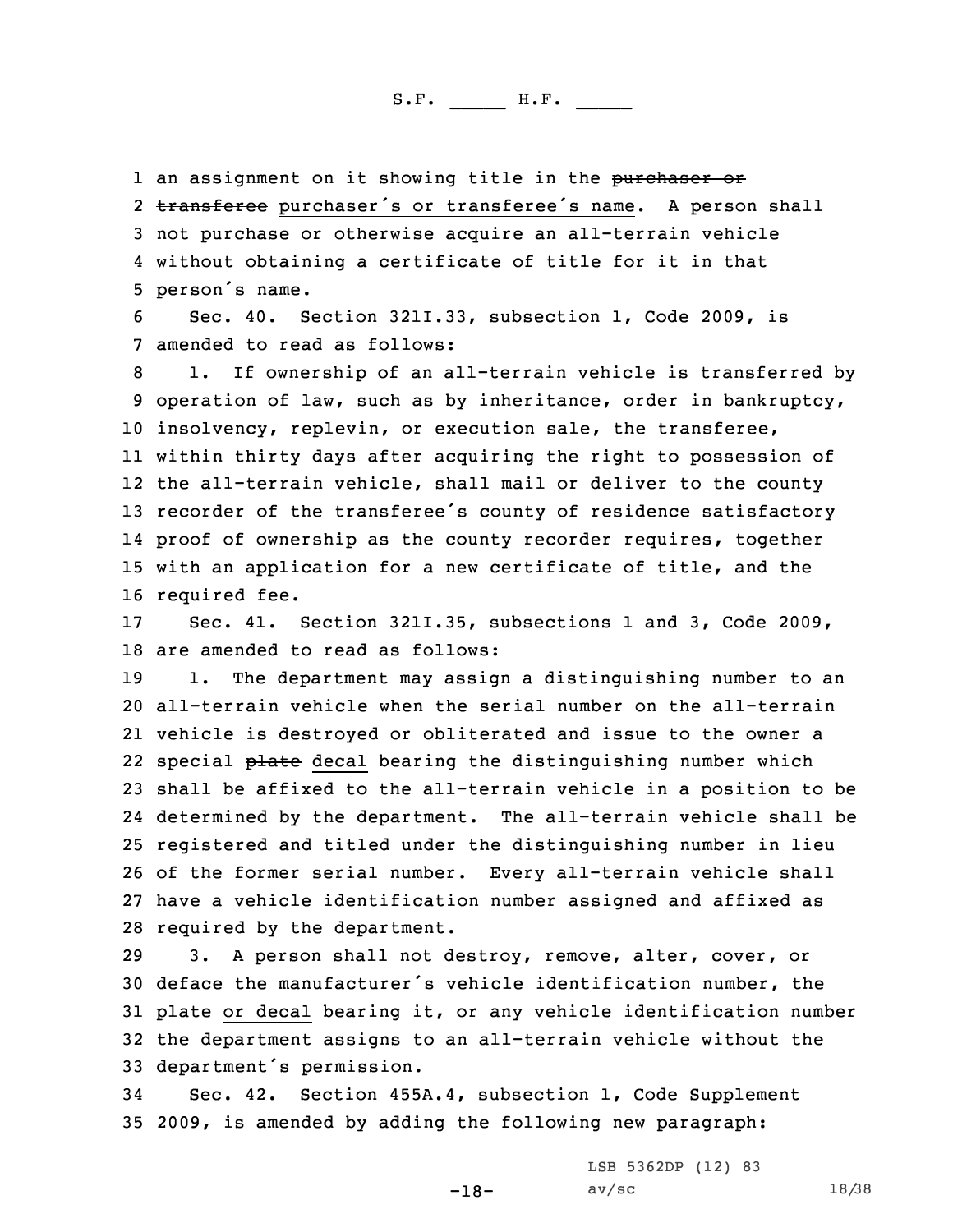1 NEW PARAGRAPH. *k.* Make and execute agreements, contracts, 2 and other instruments.

3 Sec. 43. Section 455A.13, Code 2009, is amended to read as 4 follows:

5 **455A.13 State nurseries.**

 1. Notwithstanding section 17A.2, subsection 11, paragraph *"g"*, the department of natural resources shall adopt administrative rules establishing <sup>a</sup> range of prices of plant material grown at the state forest nurseries to cover all expenses related to the growing of the plants.

11 $\frac{1}{2}$ . The department shall develop programs to encourage the wise management and preservation of existing woodlands and shall continue its efforts to encourage forestation and reforestation on private and public lands in the state of Iowa and in other states.

 $\rightarrow$  2. 3. The department shall encourage a cooperative relationship between the state forest nurseries and private nurseries in the state in order to achieve these goals. Sec. 44. NEW SECTION. **455A.14 General contracting authority.**

21 1. In addition to other powers and authority conferred on the department, and except as otherwise provided by law and subject to rules adopted by the natural resource commission and the environmental protection commission, the department may apply to and receive moneys from and contract with the federal government, other state governments, political subdivisions of the state, and private persons for the purposes of carrying out the department's obligations under this chapter and chapters 321G, 321I, 455B, 455C, 455D, 455E, 455F, 455G, 455H, 455I, 455J, 455K, 456A, 456B, 457A, 457B, 458A, 461A, 461B, 461C, 462A, 462B, 463C, 464A, 465A, 465B, 466, 466B, 481A, 481B, 481C, 482, 483A, 484A, 484B, and 484C.

33 2. In evaluating whether to contract with an entity pursuant 34 to this section, the department may consider all of the 35 following:

LSB 5362DP (12) 83

-19-

av/sc  $19/38$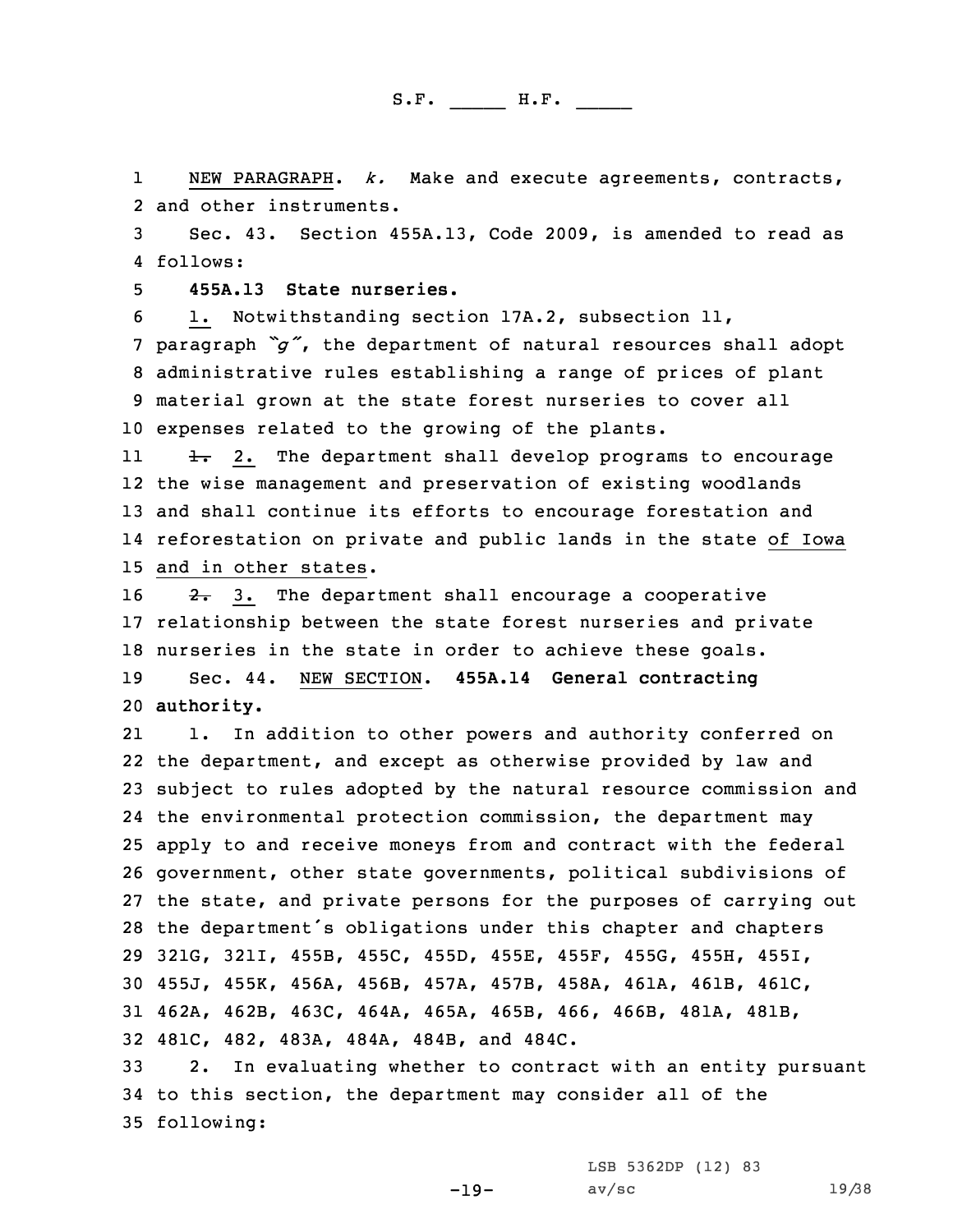1 *a.* Whether the contracting party is contributing funds 2 or expertise to the project to meet the goals shared between 3 the department and the contracting party in accomplishing the 4 particular subject of the agreement.

 *b.* Whether the contracting party is uniquely qualified to receive consideration under the contract due to <sup>a</sup> geographic connection or unique expertise related to the particular subject of the agreement.

9 Sec. 45. Section 456A.13, Code 2009, is amended to read as 10 follows:

11 **456A.13 Officers and employees —— peace officer status.** 12 1. The director shall employ the number of assistants, 13 including <sup>a</sup> professionally trained state forester, that are 14 necessary to carry out the duties imposed on the commission; 15 and, under the same conditions, the.

 2. The director shall appoint the number of full-time officers and supervisory personnel that are necessary to enforce all laws of the state and rules and regulations of the commission. The full-time officers and their supervisory personnel have the same powers that are conferred by law on peace officers in the enforcement of all laws of the state of 22 Iowa and the apprehension of violators. A person appointed 23 as a full-time officer shall be at least twenty-one years of age on the date of appointment and shall not be employed as <sup>a</sup> 25 full-time officer after attaining the age of sixty-five. *"Full-time officer"* means any person appointed by the director 27 to enforce the laws of this state. 3. An applicant to be <sup>a</sup> full-time officer in the department shall not be appointed as <sup>a</sup> full-time officer until the applicant has passed <sup>a</sup> satisfactory physical and mental examination. In addition, the applicant must be <sup>a</sup> citizen of

32 the United States, be not less than twenty-two years of age and

33 be eligible to complete training at the law enforcement academy

34 as defined in chapter 80B, or its equivalent as determined

35 in the sole discretion of the director. The applicant must

LSB 5362DP (12) 83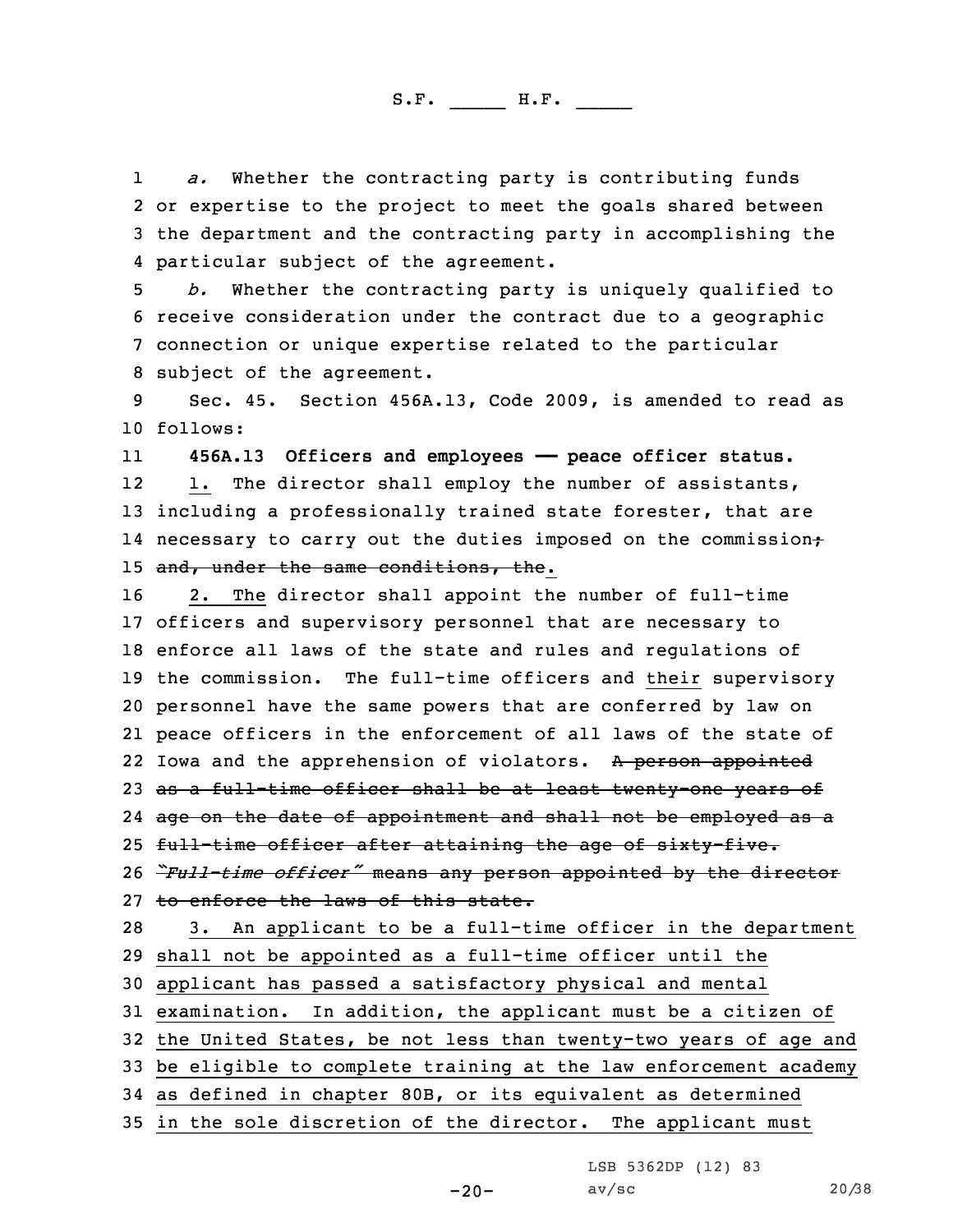successfully complete training at the law enforcement academy as defined in chapter 80B, or its equivalent as determined by the director, during the period of twelve months after appointment. The mental examination shall be conducted under the direction or supervision of the director and may be oral or written or both. An applicant shall take an oath on becoming <sup>a</sup> full-time officer of the department, to uphold the laws and Constitution of the United States and Constitution of the State of Iowa. During the period of twelve months after appointment, <sup>a</sup> full-time officer of the department is subject to dismissal at the will of the director. After the twelve months' service, <sup>a</sup> full-time officer of the department, who was appointed after having passed the examinations, is not subject to dismissal, suspension, disciplinary demotion, or other disciplinary action resulting in the loss of pay unless charges have been filed with the department of inspections and appeals and <sup>a</sup> hearing held by the employment appeal board created by section 10A.601, if requested by the full-time officer, at which the full-time officer has an opportunity to present <sup>a</sup> defense to the charges. The decision of the appeal board is final, subject to the right of judicial review in accordance with the terms of the Iowa administrative procedure Act, chapter 17A. However, these procedures as to dismissal, suspension, demotion, or other discipline do not apply to <sup>a</sup> full-time officer who is covered by <sup>a</sup> collective bargaining agreement which provides otherwise. <sup>A</sup> person shall not be employed as <sup>a</sup> full-time officer in the department after attaining sixty-five years of age. Sec. 46. Section 461A.25, Code 2009, is amended to read as 29 follows: **461A.25 Leases and easements.** 31 1. The commission may recommend that the executive 32 council lease property under the commission's jurisdiction. All leases shall reserve to the public of the state the right to enter upon the property leased for any lawful 35 purpose. The council may, if it approves the recommendation

LSB 5362DP (12) 83

-21-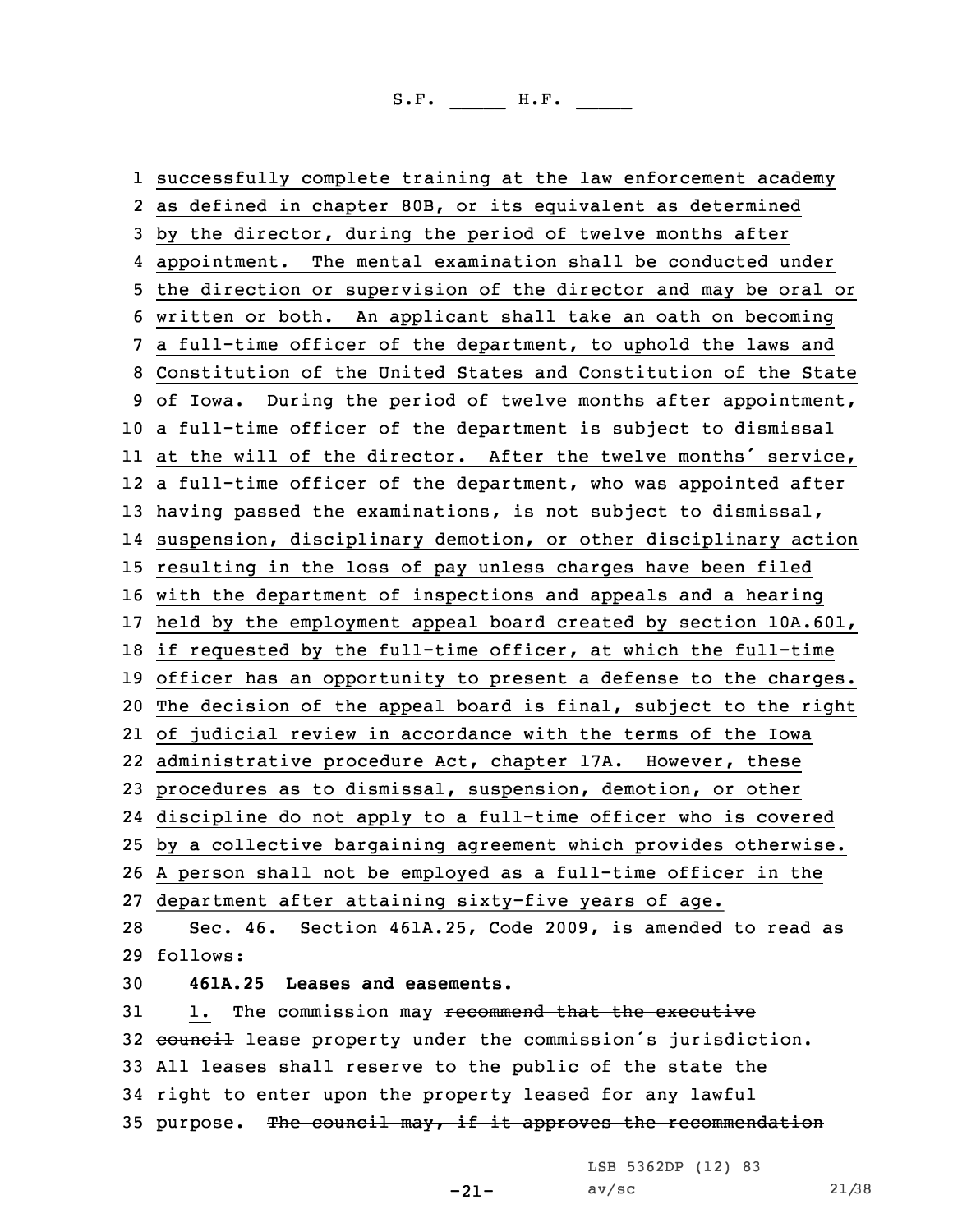1 <del>and the</del> If a lease <del>to be entered into</del> is for a period of five years or less, upon approval by the commission, the 3 director shall execute the lease in on behalf of the state 4 and commission. If the recommendation is for a lease is for <sup>a</sup> period in excess of five years, with the exception of agricultural lands specifically dealt with in Article I, section 24 of the Constitution of the State of Iowa, the 8 council commission shall advertise for bids. If a bid is 9 accepted, the lease shall be let or executed by the council in 10 accordance with the most desirable bid. The commission may accept bids and approve leases the commission determines to be 12 in the best interest of the state. The lease A lease shall not be executed for <sup>a</sup> term longer than fifty years. Any such leasehold interest, including any improvements placed on it, shall be listed on the tax rolls as provided in chapters 428 and 443; assessed and valued as provided in chapter 441; taxes shall be levied on it as provided in chapter 444 and collected as provided in chapter 445; and the leasehold interest is subject to tax sale, redemption, and apportionment of taxes as provided in chapters 446, 447, and 448. The lessee shall discharge and pay all taxes.

22 2. The commission shall adopt rules providing for granting easements to political subdivisions and utility companies on state land under the jurisdiction of the department. An applicant for an easement shall provide the director with information setting forth the need for the easement, availability of alternatives, and measures proposed to prevent or minimize adverse impacts on the affected property. An easement shall be executed by the director, approved as to form by the attorney general, and if granted for <sup>a</sup> term longer than five years, approved by the commission.

 3. For the purposes of this section, property under the commission's jurisdiction does not include an area of the bed of <sup>a</sup> lake or river occupied by <sup>a</sup> dock or other appurtenance or means of access to <sup>a</sup> dock, including but not limited to boat

-22-

LSB 5362DP (12) 83 av/sc 22/38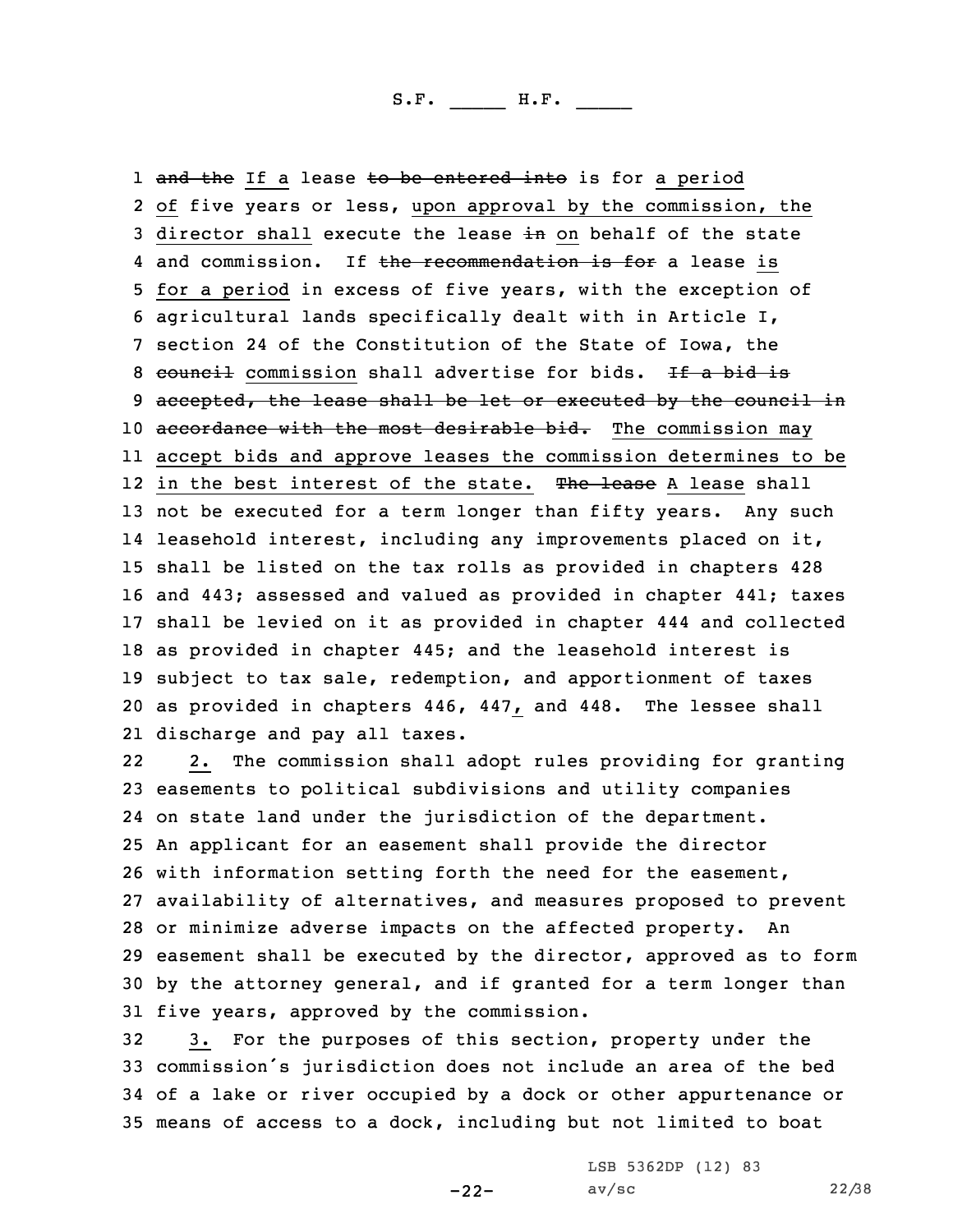hoists and boat slips, or occupied by <sup>a</sup> boat ramp, constructed or installed and maintained under littoral or riparian rights. Sec. 47. Section 461C.2, subsection 5, Code 2009, is amended to read as follows:

 5. *"Recreational purpose"* means the following or any combination thereof: Hunting, trapping, horseback riding, fishing, swimming, boating, camping, picnicking, hiking, pleasure driving, motorcycling, all-terrain vehicle riding, nature study, water skiing, snowmobiling, other summer and winter sports, and viewing or enjoying historical, archaeological, scenic, or scientific sites while going to and from or actually engaged therein.

13 Sec. 48. Section 462A.2, Code 2009, is amended by adding the 14 following new subsection:

 NEW SUBSECTION. 43A. *"Watercraft education certificate"* means <sup>a</sup> certificate, approved by the commission, which is issued to <sup>a</sup> qualified applicant who is twelve years of age or older but less than eighteen years of age who has successfully completed <sup>a</sup> watercraft education course approved by the department.

21 Sec. 49. Section 462A.12, subsection 6, Code 2009, is 22 amended to read as follows:

 6. An owner or operator of <sup>a</sup> vessel propelled by <sup>a</sup> motor of more than ten horsepower shall not permit any person under twelve years of age to operate the vessel unless accompanied in or on the same vessel by <sup>a</sup> responsible person of at least eighteen years of age who is experienced in motorboat operation. <sup>A</sup> person who is twelve years of age or older but less than eighteen years of age shall not operate any vessel propelled by <sup>a</sup> motor of more than ten horsepower unless the person has successfully completed <sup>a</sup> 32 department-approved watercraft safety education course and 33 obtained a watercraft safety education certificate or is accompanied in or on the same vessel by <sup>a</sup> responsible person of at least eighteen years of age who is experienced in

LSB 5362DP (12) 83

-23-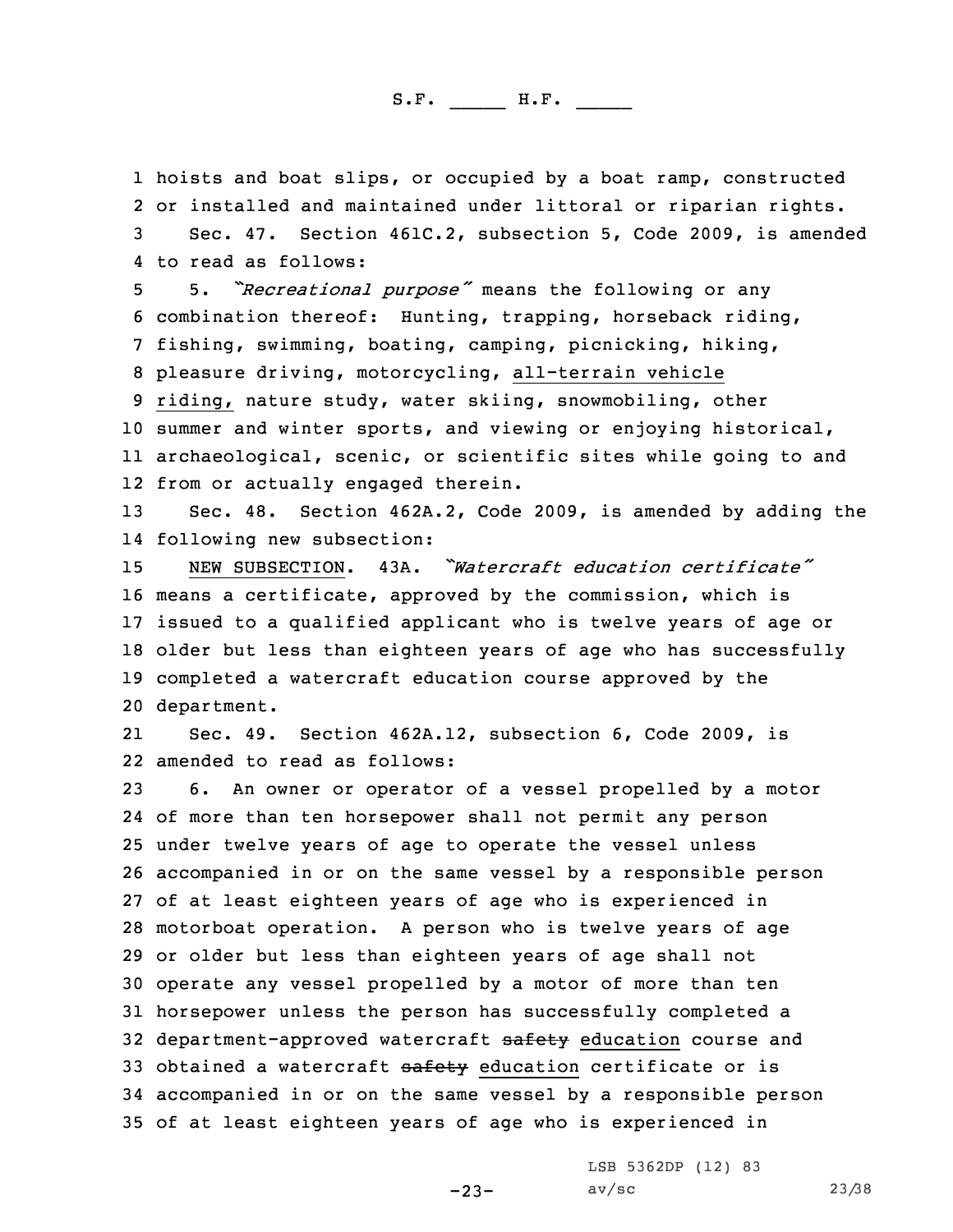motorboat operation. <sup>A</sup> person required to have <sup>a</sup> watercraft 2 <del>safety</del> education certificate shall carry and shall exhibit or make available the certificate upon request of an officer of the department. <sup>A</sup> violation of this subsection is <sup>a</sup> simple misdemeanor as provided in section 462A.13. However, <sup>a</sup> person charged with violating this subsection shall not be convicted if the person produces in court, within <sup>a</sup> reasonable time, <sup>a</sup> 8 department-approved watercraft education certificate. The 9 cost of a department watercraft education certificate, or any duplicate, shall not exceed five dollars.

11 Sec. 50. NEW SECTION. **462A.12A Online watercraft education** 12 **courses.**

 1. The department shall develop requirements and standards for online watercraft education courses. Only vendors who have entered into <sup>a</sup> memorandum of understanding with the department shall be approved by the department to offer an online watercraft education course that upon successful completion is sufficient to result in the issuance of <sup>a</sup> watercraft education certificate to the person who completes the course.

 2. <sup>A</sup> vendor approved to offer an online watercraft education course as provided in subsection 1 may charge <sup>a</sup> fee for the course as agreed to in the memorandum of understanding with the department and may also collect the watercraft education certificate fee on behalf of the department as agreed to in the memorandum of understanding.

26 Sec. 51. Section 462A.36, Code 2009, is amended to read as 27 follows:

28 **462A.36 Fee for special certificate —— minimum requirements** 29 **for issuance.**

 1. Any manufacturer or dealer may, upon payment of <sup>a</sup> fee of fifteen dollars, make application to the commission, upon such forms as the commission prescribes, for <sup>a</sup> special certificate containing <sup>a</sup> general distinguishing number and for one or more duplicate special certificates. The applicant shall submit such reasonable proof of the applicant's status as <sup>a</sup> bona fide

-24-

LSB 5362DP (12) 83  $av/sec$  24/38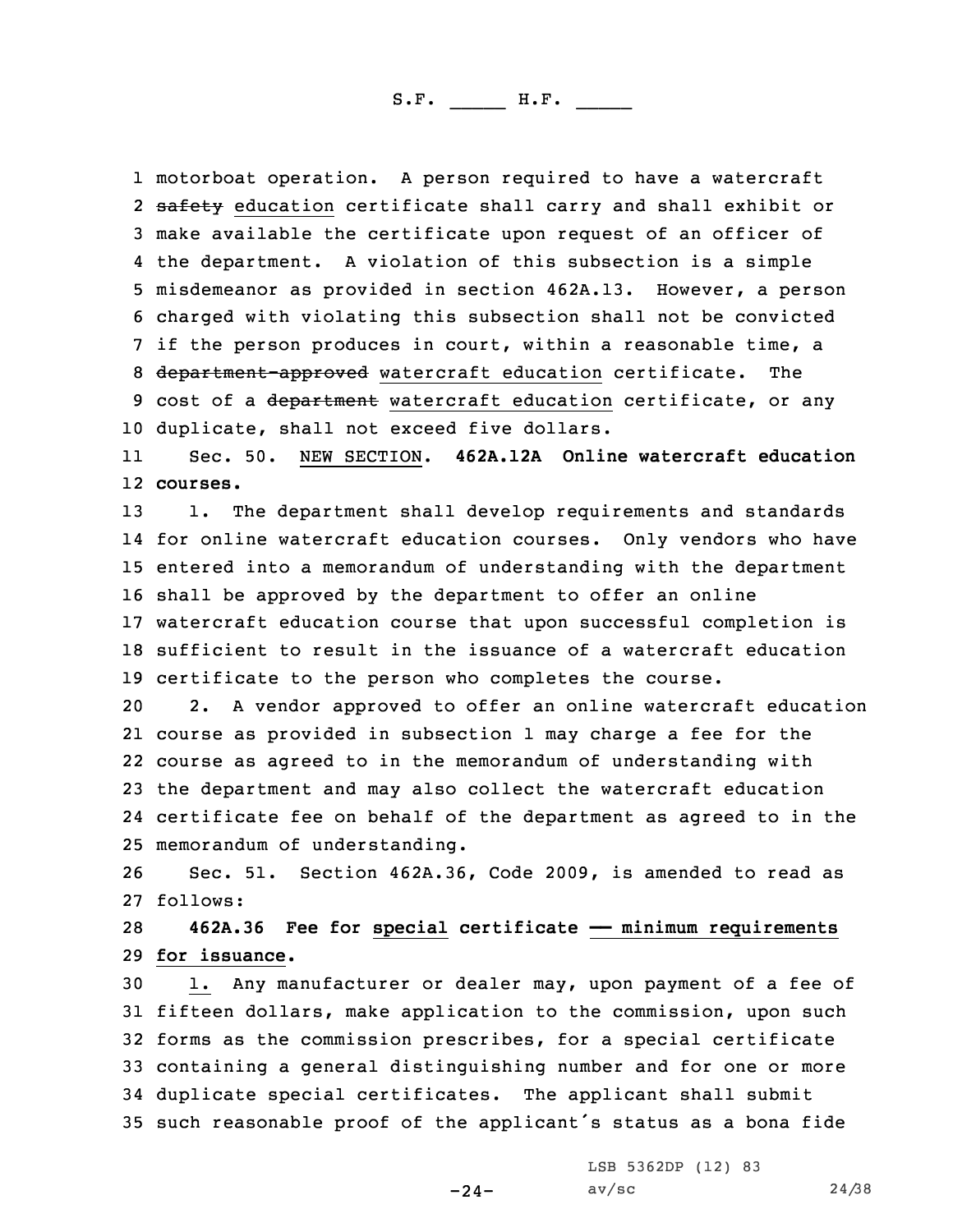1 manufacturer or dealer as the commission may require. 2 2. The commission may adopt rules consistent with this 3 chapter establishing minimum requirements for <sup>a</sup> dealer or 4 manufacturer to be issued <sup>a</sup> special certificate. In adopting 5 such rules the department shall consider the need to protect 6 persons, property, and the environment, and to promote uniform 7 practices relating to the sale and use of vessels. The 8 commission may also adopt rules providing for the suspension or <sup>9</sup> revocation of <sup>a</sup> dealer's or manufacturer's special certificate 10 issued pursuant to this section. 11 Sec. 52. Section 462A.38, Code 2009, is amended to read as 12 follows: 13 **462A.38 Duplicates Duplicate special certificates.** 14 The commission shall also issue duplicate special 15 certificates as applied for which shall have displayed 16 thereon the general distinguishing number assigned to the 17 applicant. Each duplicate special certificate so issued shall 18 contain a number or symbol identifying the same from every 19 other duplicate special certificate bearing the same general 20 distinguishing number. The fee for each additional duplicate 21 special certificate shall be two dollars. 22 Sec. 53. Section 462A.39, Code 2009, is amended to read as 23 follows: 24 **462A.39 Expiration date.** 25 Each special certificate issued hereunder under this 26 chapter shall be for <sup>a</sup> period of three years and shall expire 27 at midnight on April 30 of the last calendar year of the 28 registration period, and a new special certificate may be 29 renewed for the ensuing registration another three-year period 30 may be obtained upon application to the commission and payment 31 of the fee provided by law. 32 Sec. 54. Section 462A.46, Code 2009, is amended to read as 33 follows: 34 **462A.46 Purchase of registered vessel by dealer.**

35 Whenever <sup>a</sup> dealer purchases or otherwise acquires <sup>a</sup>

LSB 5362DP (12) 83

-25-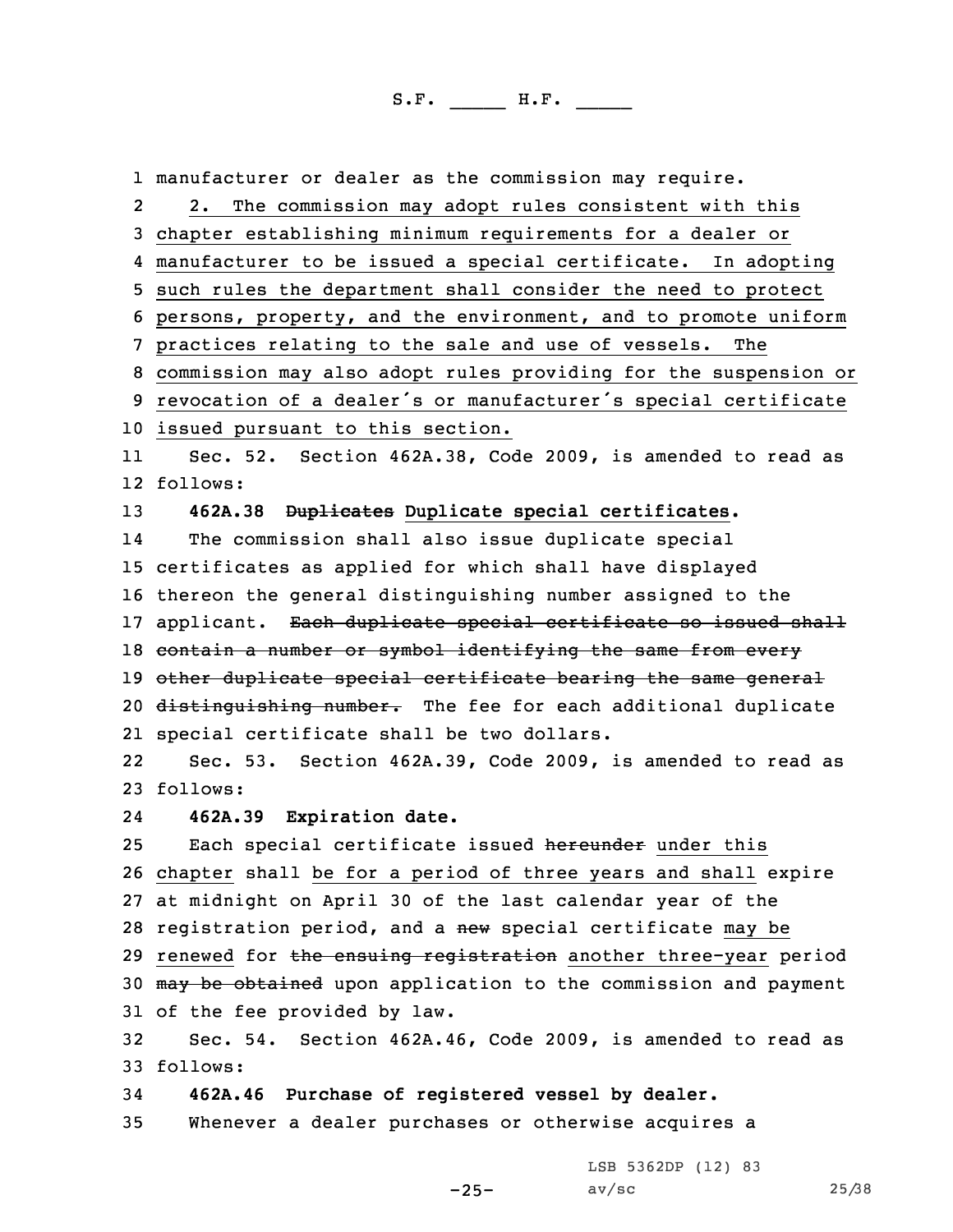vessel registered in this state, the dealer shall issue <sup>a</sup> signed receipt to the previous owner, indicating the date of purchase or acquisition, the name and address of such previous owner, and the registration number of the vessel purchased 5 or acquired. The original receipt shall be delivered to the previous owner and one copy shall be mailed or delivered by 7 the dealer to the county recorder of the county in which the vessel is registered, and one copy shall be delivered to the commission within forty-eight hours. Sec. 55. Section 465C.8, Code 2009, is amended by adding the following new subsection: 12 NEW SUBSECTION. 13. To make and execute agreements, contracts, and other instruments. 14 Sec. 56. Section 481A.22, Code 2009, is amended to read as 15 follows: **481A.22 Field and retriever meets or trials —— permit required.** 18 1. All officially sanctioned field meets or trials and retriever meets or trials where the skill of dogs is demonstrated in pointing, retrieving, trailing, or chasing any game bird, game animal, or fur-bearing animal shall require <sup>a</sup> field meet or trial permit. Except as otherwise provided by law, it shall be unlawful to kill any wildlife in such events. 24 2. Notwithstanding the provisions of section 481A.21 it shall be lawful to hold field meets or trials and retriever meets or trials where dogs are permitted to work in exhibition or contest whereby the skill of dogs is demonstrated by retrieving dead or wounded game birds which have been propagated by licensed game breeders within the state or secured from lawful sources outside the state and lawfully brought into the state. All such birds must be released on the day of the meets or trials on premises where the meets or trials are held.

34 3. Such birds Birds released pursuant to subsection 2 may 35 be shot by official guns after having secured <sup>a</sup> permit as

LSB 5362DP (12) 83

-26-

av/sc 26/38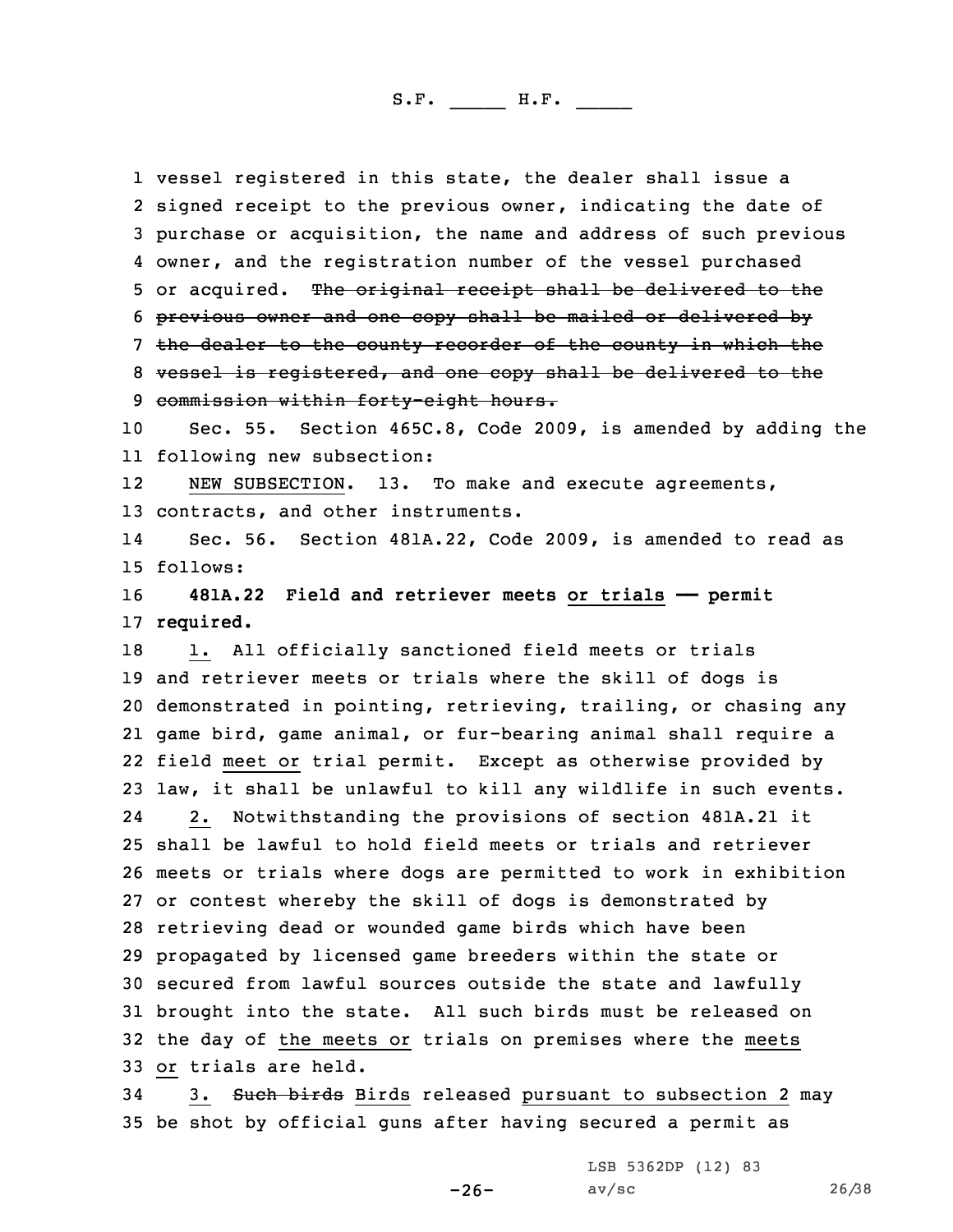1 <del>herein</del> provided by rule.

2 Such permits may be issued by the director of the department 3 upon proper application and the payment of <sup>a</sup> fee of two dollars 4 for each trial held.

5 4. <sup>A</sup> representative of the department shall attend all such 6 meets or trials and enforce the laws and regulations governing 7 same the meets or trials.

 5. The person or persons designated by the committee in charge to do the shooting for such meets or trials shall be known as the official guns, and no other person shall be permitted to kill or attempt to kill any of the birds released for such meets or trials.

 6. Before any birds are released under this section, 14 they <del>must</del> shall each have attached a tag provided by the department and attached by <sup>a</sup> representative of the department at <sup>a</sup> cost of not more than ten cents for each tag. All tags 17 are to shall remain attached to birds until prepared for consumption.

 7. It is unlawful for any person to hold, conduct, or to participate in <sup>a</sup> field or retriever meet or trial before the permit required by this section has been secured or for any person to possess or remove from the meet or trial grounds any birds which have not been tagged as herein required.

24 Sec. 57. NEW SECTION. **481A.41 Feeding or baiting of** 25 **wildlife prohibited.**

26 1. As used in this section, unless the context otherwise 27 requires:

 *a. "Baited area"* means any area where any feed is intentionally placed, deposited, distributed, or scattered so as to lure, attract, or entice wildlife to, on, or over <sup>a</sup> specific location. An area shall remain <sup>a</sup> baited area for thirty days following complete removal of all feed, except for salt, minerals, or any other feed that will dissolve and leach into the soil, in which case such area shall be considered <sup>a</sup> permanently baited area until such time as all contaminated

> LSB 5362DP (12) 83 av/sc 27/38

-27-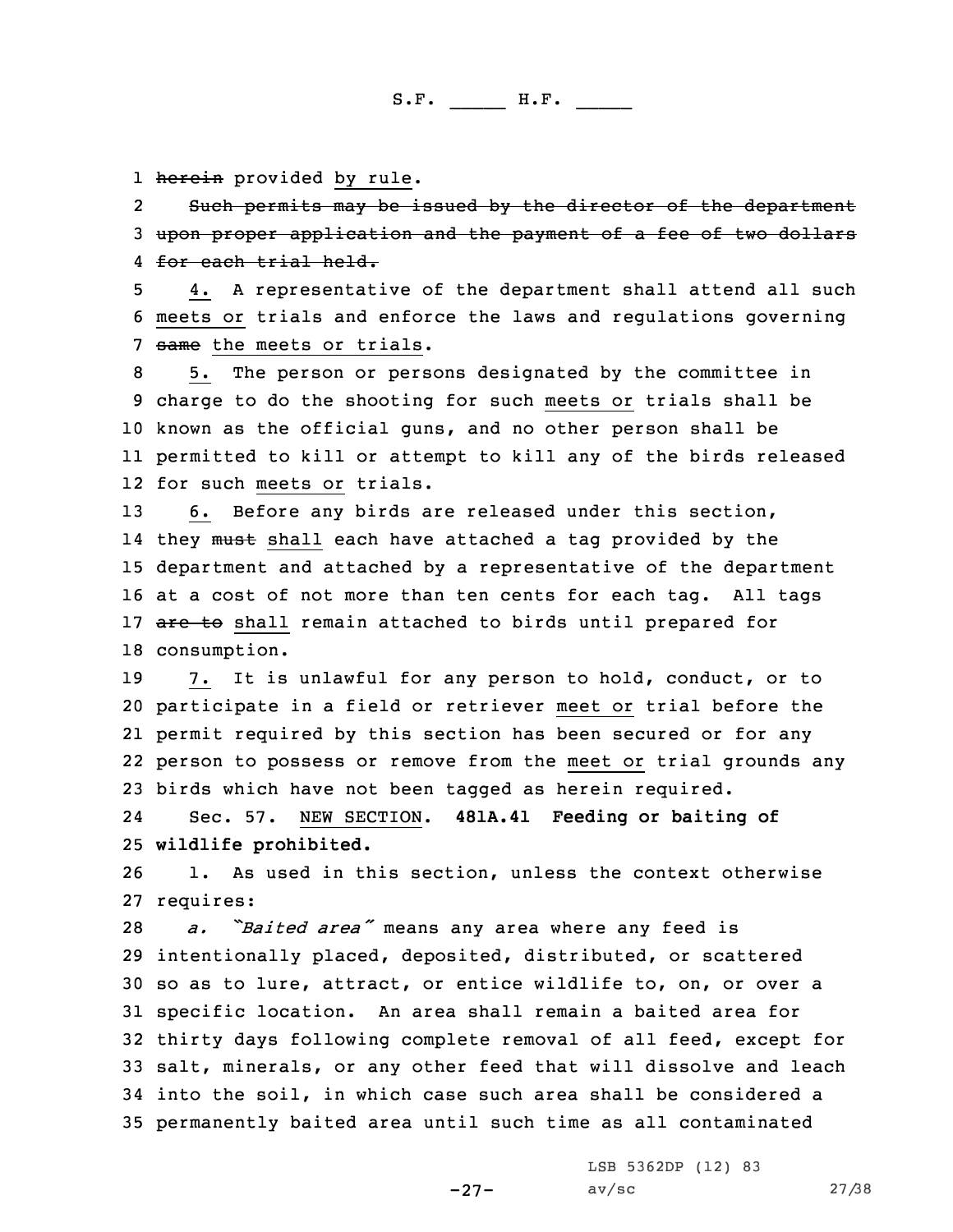1 soil is either removed or covered in such <sup>a</sup> manner that the 2 area no longer serves to artificially attract wildlife.

 *b. "Feed"* means any grain, fruit, vegetable, nut, hay, salt, mineral, or any other natural food material, commercial products containing natural food materials or by-products of such materials, or other food material that is capable of luring, attracting, or enticing wildlife. Scents or lures used to mask human odor or attract wildlife by the sense of smell are not considered feed.

<sup>10</sup> *c. "Wildlife"* means any wild bird or wild animal residing in 11 or migrating through the state of Iowa.

12 2. Except as provided in subsection 3, feeding or baiting of wildlife is unlawful. <sup>A</sup> person shall not place, deposit, distribute, or scatter feed for wildlife on any public or private property, or knowingly allow another person to place, deposit, distribute, or scatter feed for wildlife on private property under the person's ownership or lease in the state. It shall be unlawful to hunt, take, or attempt to take any wildlife on or in <sup>a</sup> baited area.

20 3. The prohibitions contained in subsection 2 are not 21 applicable to the following:

22 *a.* Feed that is used to attract wildlife for viewing and observation if the feed is placed within fifty yards of <sup>a</sup> residence, dwelling, or other structure permanently inhabited by <sup>a</sup> person. However, such an area shall be considered <sup>a</sup> baited area for the purpose of hunting, taking, or attempting to take wildlife in or on that area.

 *b.* Feed that is present solely as <sup>a</sup> result of normal agricultural, forest management, orchard management, wildlife food planting, or other similar land management practices. *c.* Feed that is placed for agricultural or livestock purposes if one or more of the following conditions apply: (1) The feed is placed for domestic livestock that are present and actively consuming the feed on <sup>a</sup> regular basis. (2) The feed is covered to deter wildlife from gaining

LSB 5362DP (12) 83

-28-

av/sc 28/38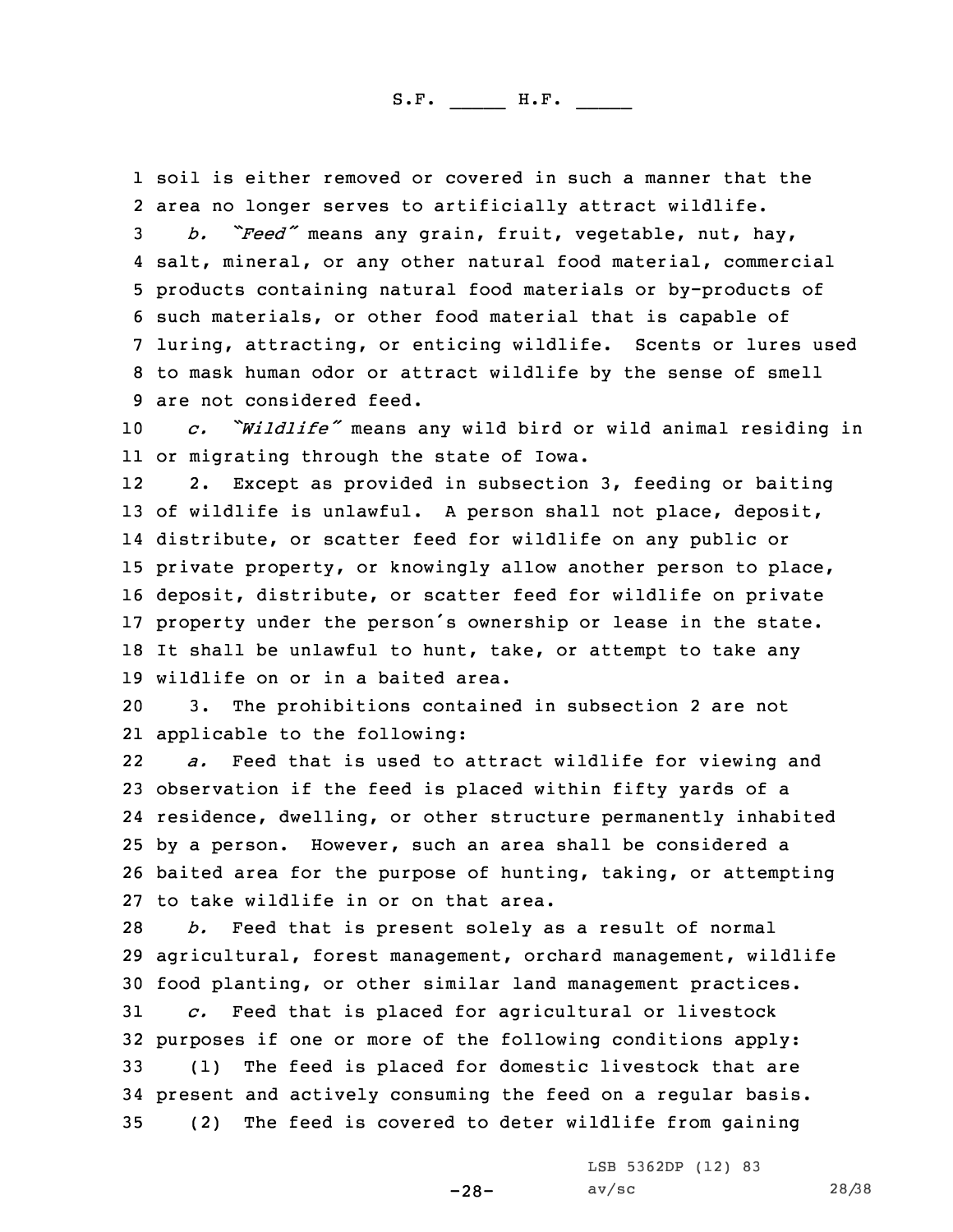1 access to the feed, or the feed is stored in <sup>a</sup> manner 2 consistent with normal agricultural practices.

 *d.* Feed that is placed for purposes such as including but not limited to population control, capture and handling of wildlife, or other specific purposes under written authorization from the director or the director's designee, or as otherwise provided by law. This section shall not be construed to limit employees of agencies of the state, the United States, or local animal control officers in the performance of their official duties related to public health, wildlife management, or wildlife removal.

12 *e.* Feed that is placed for the purpose of luring fur-bearing 13 animals for trapping as permitted by law.

14 *f.* Feed that is placed within the confines of <sup>a</sup> whitetail 15 deer hunting preserve that is licensed by the department 16 pursuant to chapter 484C.

 4. <sup>A</sup> person who violates any provision of this section is guilty of <sup>a</sup> simple misdemeanor punishable as <sup>a</sup> scheduled violation under section 805.8B, subsection 3, paragraph *"e"*. 5. In addition to any other penalties imposed under this section, <sup>a</sup> person charged with unlawful feeding or baiting of wildlife shall immediately remove all feed from the baited area. Failure to do so shall constitute an additional violation of this section for each day that the feed remains. Sec. 58. Section 483A.1, subsection 2, paragraph s, Code Supplement 2009, is amended by striking the paragraph. Sec. 59. Section 484A.4, Code 2009, is amended to read as 28 follows:

29 **484A.4 Use of revenue.**

 1. All revenue generated from the migratory game bird fee shall be used for projects approved by the commission for the purpose of protecting and propagating migratory game birds and for the acquisition, development, restoration, maintenance, or preservation of wetlands, except for that part which is specified by the commission for use in paying administrative

-29-

LSB 5362DP (12) 83 av/sc 29/38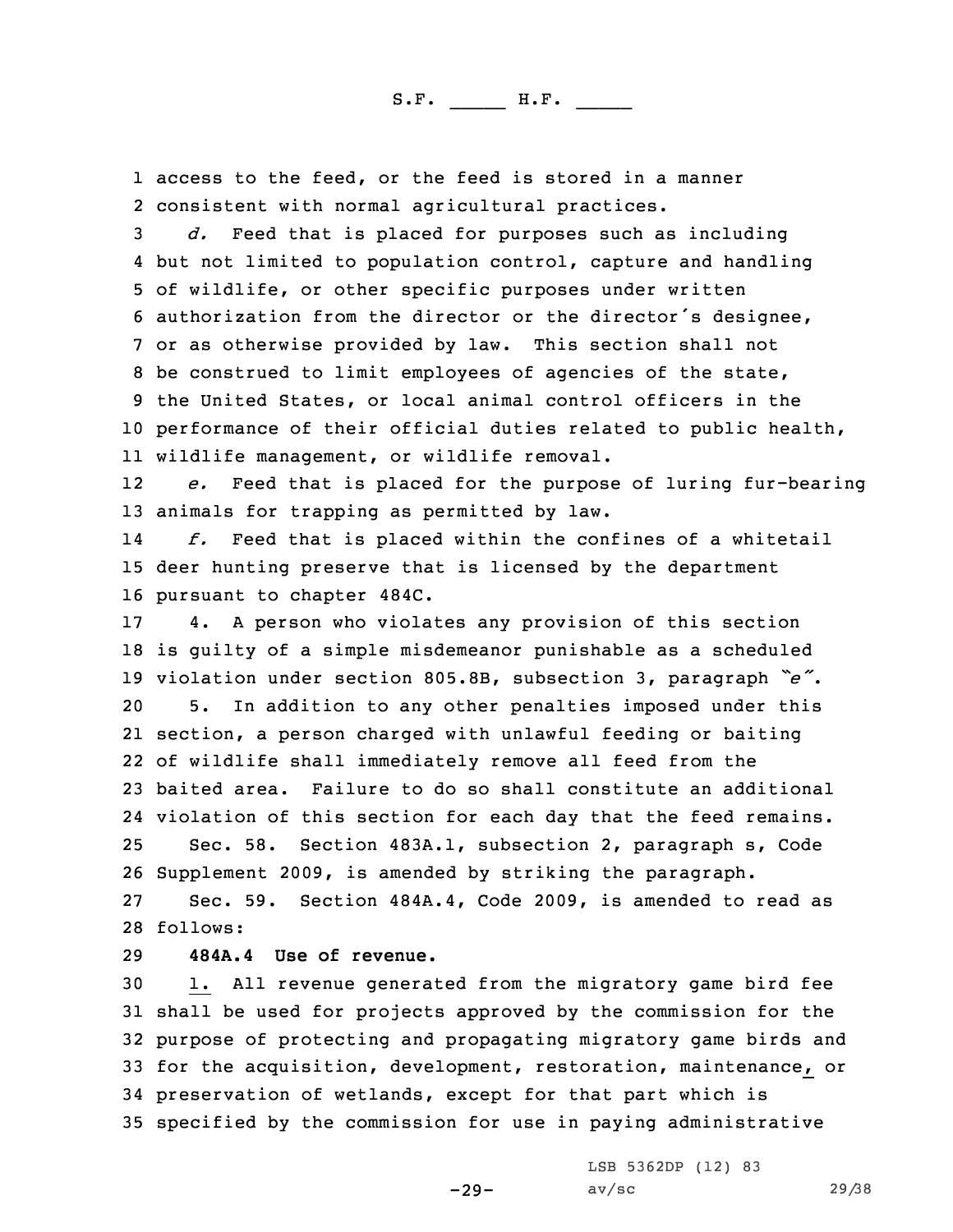1 expenses as provided in section 456A.17.

2 2. The commission may enter into contracts with nonprofit 3 organizations for the use of fifteen percent of such funds outside the United States if the commission finds that such 5 contracts are necessary for carrying out the purposes of this chapter. However, contracts authorized under this subsection for projects outside of the United States shall not obligate more than fifteen percent of the funds described in subsection 9 1. Sec. 60. Section 805.8B, subsection 2, paragraphs <sup>a</sup> and g, Code Supplement 2009, are amended to read as follows: 12 *a.* For registration or user permit violations under section 13 321G.3, subsections subsection 1 and 2, the scheduled fine is fifty dollars. *g.* For violations of section 321G.20 and for 16 safety education certificate violations under section 321G.24, subsection 1, the scheduled fine is fifty dollars. Sec. 61. Section 805.8B, subsection 2A, paragraphs <sup>a</sup> and g, Code Supplement 2009, are amended to read as follows: *a.* For registration or user permit violations under section 21 321I.3, subsections subsection 1 and 2, the scheduled fine is fifty dollars. *g.* For violations of section 321I.21 and for 24 safety education certificate violations under section 321I.26, subsection 1, the scheduled fine is fifty dollars. Sec. 62. Section 805.8B, subsection 3, paragraph e, Code Supplement 2009, is amended to read as follows: *e.* For violations of sections 481A.41, 481A.57, 481A.85, 481A.93, 481A.95, 481A.120, 481A.137, 481B.5, 482.3, 482.9, 482.15, and 483A.42, the scheduled fine is one hundred dollars. Sec. 63. Section 805.8B, subsection 6, paragraph c, Code Supplement 2009, is amended to read as follows: *c.* For violations of section sections 461A.35, 461A.42, and 461A.44, the scheduled fine is fifty dollars. Sec. 64. REPEAL. Sections 462A.40 and 462A.42, Code 2009,

LSB 5362DP (12) 83

-30-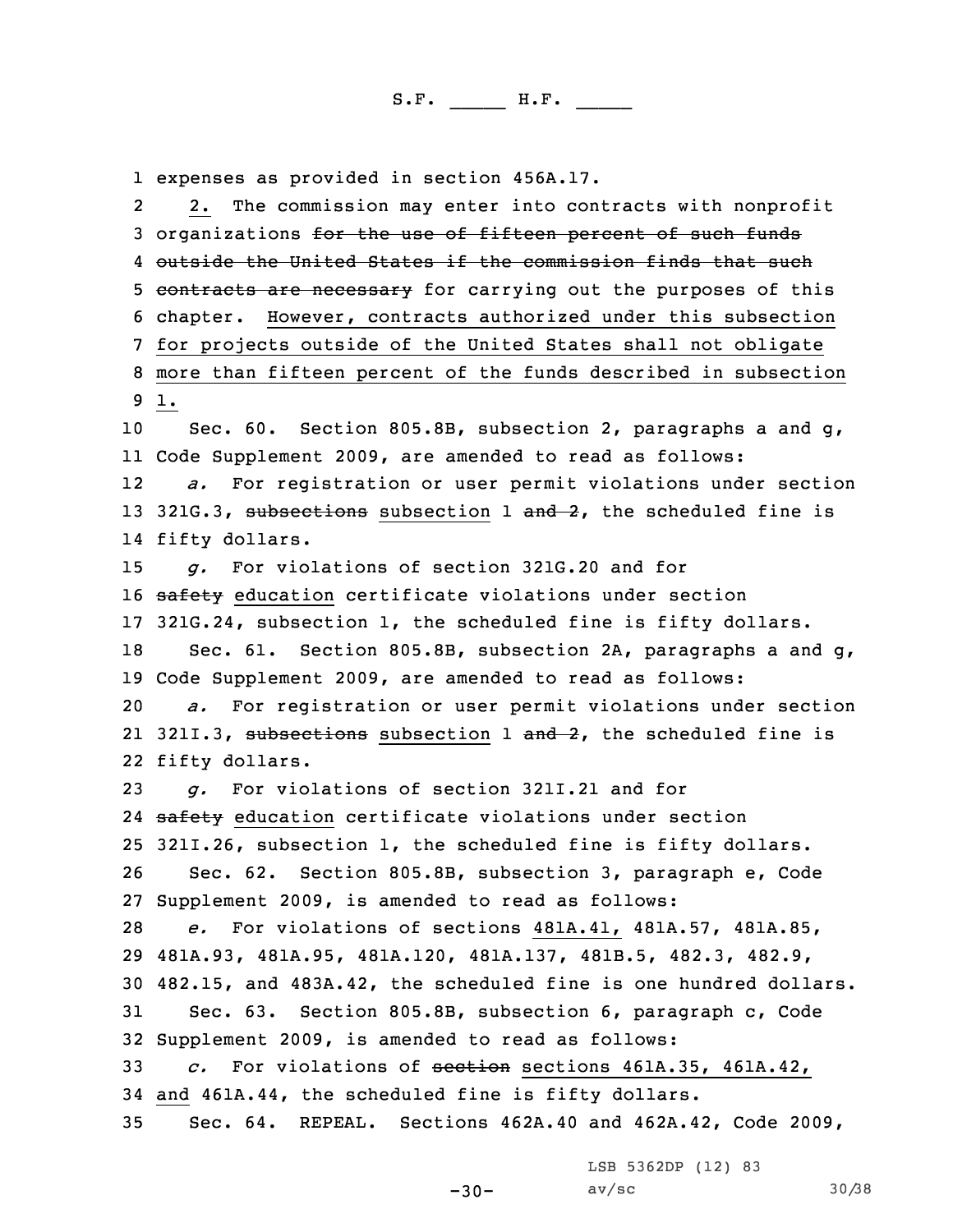are repealed. 2 Sec. 65. REPEAL. Chapter 568, Code 2009, is repealed. EXPLANATION 4 This bill relates to various conservation and recreation activities under the purview of the department of natural resources, and makes penalties applicable. SNOWMOBILE REGULATION. The bill makes numerous revisions to Code chapter 321G, which provides for the regulation of snowmobiles by the department. The bill specifies that the natural resource commission may adopt rules for the use of snowmobiles on designated snowmobile trails and for maintenance, signing, and operation of the trails. The scope of grant programs and contracts administered by the department is expanded to include the signage of designated snowmobile trails. "Designated snowmobile trail" is defined to mean <sup>a</sup> snowmobile riding trail on any public land, private land, or ice that is designated by the department, <sup>a</sup> political subdivision, or <sup>a</sup> controlling authority for snowmobile use. The bill specifies that the original application for registration of <sup>a</sup> snowmobile must be filed with the county recorder of the owner's county of residence. If <sup>a</sup> transfer of ownership occurs by operation of law, the application must be filed in the transferee's county of residence. Duplicate registrations and registration renewals may be accomplished through <sup>a</sup> county recorder or <sup>a</sup> license agent and fees collected by <sup>a</sup> county recorder or license agent are to be remitted directly to the commission. The bill revises the list of exemptions from snowmobile

 registration requirements by removing snowmobiles owned by another state or <sup>a</sup> political subdivision of another state and by adding snowmobiles owned by this state or <sup>a</sup> political subdivision of this state. Current provisions for the issuance of registration certificates and registration decals for snowmobiles owned by the state of Iowa or its political subdivisions is stricken.

-31-

LSB 5362DP (12) 83 av/sc 31/38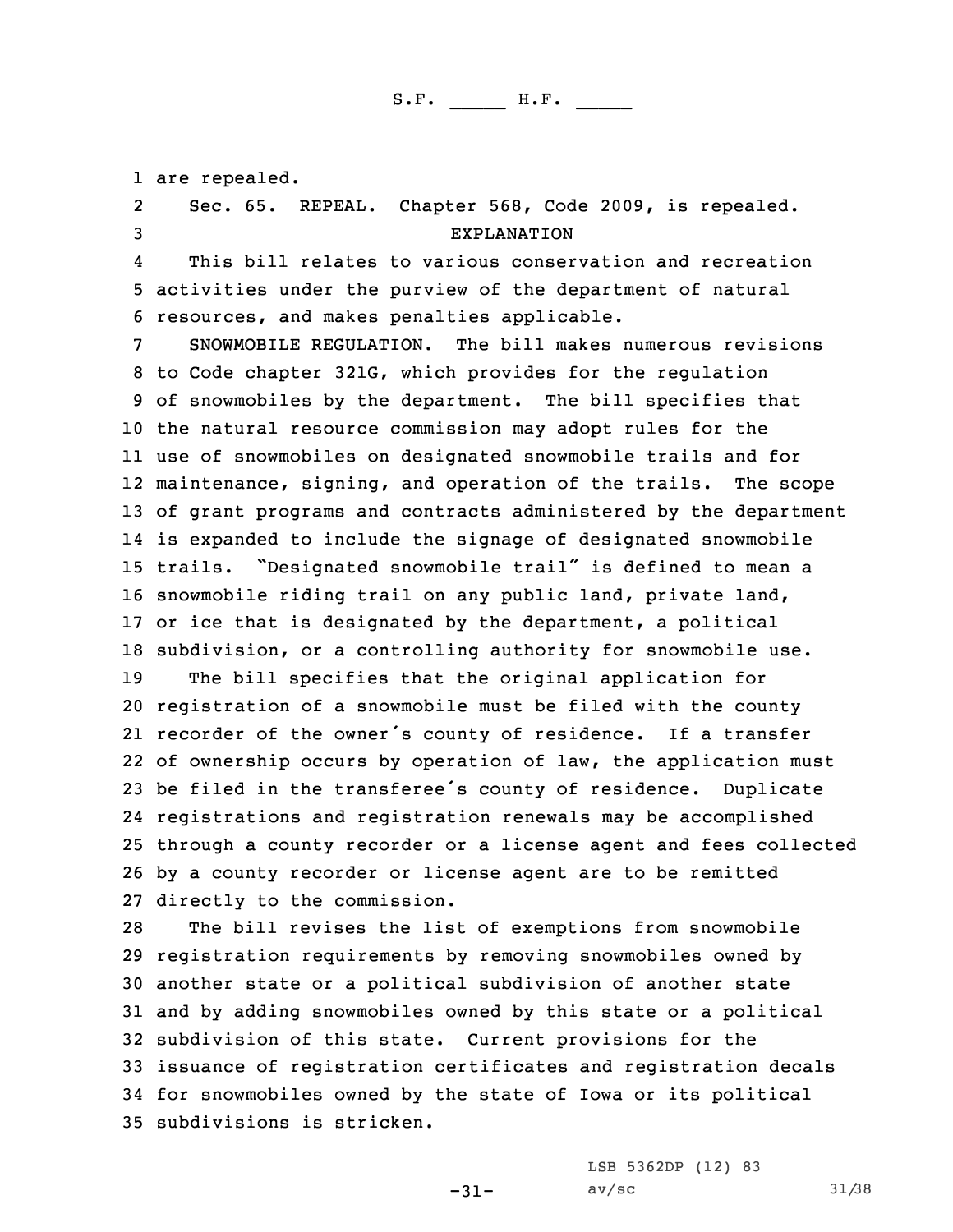1 The bill makes <sup>a</sup> technical change requiring every snowmobile 2 to be equipped with <sup>a</sup> headlight and <sup>a</sup> taillight, rather than <sup>a</sup> 3 headlamp and <sup>a</sup> tail lamp.

4 The bill increases the fee for <sup>a</sup> special registration certificate from \$15 to \$45 for snowmobile manufacturers, distributors, and dealers and extends the registration period from one year to three years. The bill provides for the issuance of <sup>a</sup> special registration decal along with the special registration certificate. The decal is to be displayed on <sup>a</sup> snowmobile when it is being operated for purposes of transporting, testing, demonstrating, or selling the snowmobile. Duplicate registration certificates and decals may be issued for <sup>a</sup> fee of \$5.

14 Pursuant to current law, <sup>a</sup> safety certificate is required for operation of <sup>a</sup> snowmobile by <sup>a</sup> person under 16 years of age, and <sup>a</sup> person 12 to 15 years of age must be under the direct supervision of <sup>a</sup> parent, guardian, or another adult authorized by the parent or guardian when operating <sup>a</sup> snowmobile. The bill makes <sup>a</sup> terminology change by replacing the existing "safety certificate" with an "education certificate" throughout Code chapter 321G. In addition, the bill defines "direct supervision" to mean providing supervision of another person while maintaining visual and verbal contact at all times.

24 The bill authorizes the department to develop requirements and standards for the provision of online education resulting in the issuance of education certificates. A vendor must enter into <sup>a</sup> memorandum of understanding with the department to conduct such a course. Pursuant to the memorandum of understanding, <sup>a</sup> vendor may charge <sup>a</sup> fee for the online course and collect the education certificate fee on behalf of the department.

 The bill provides that when <sup>a</sup> serial number on <sup>a</sup> snowmobile is destroyed or obliterated and the department assigns <sup>a</sup> distinguishing number to the snowmobile, the department may issue <sup>a</sup> special decal, rather than <sup>a</sup> plate, to be affixed to

-32-

LSB 5362DP (12) 83 av/sc 32/38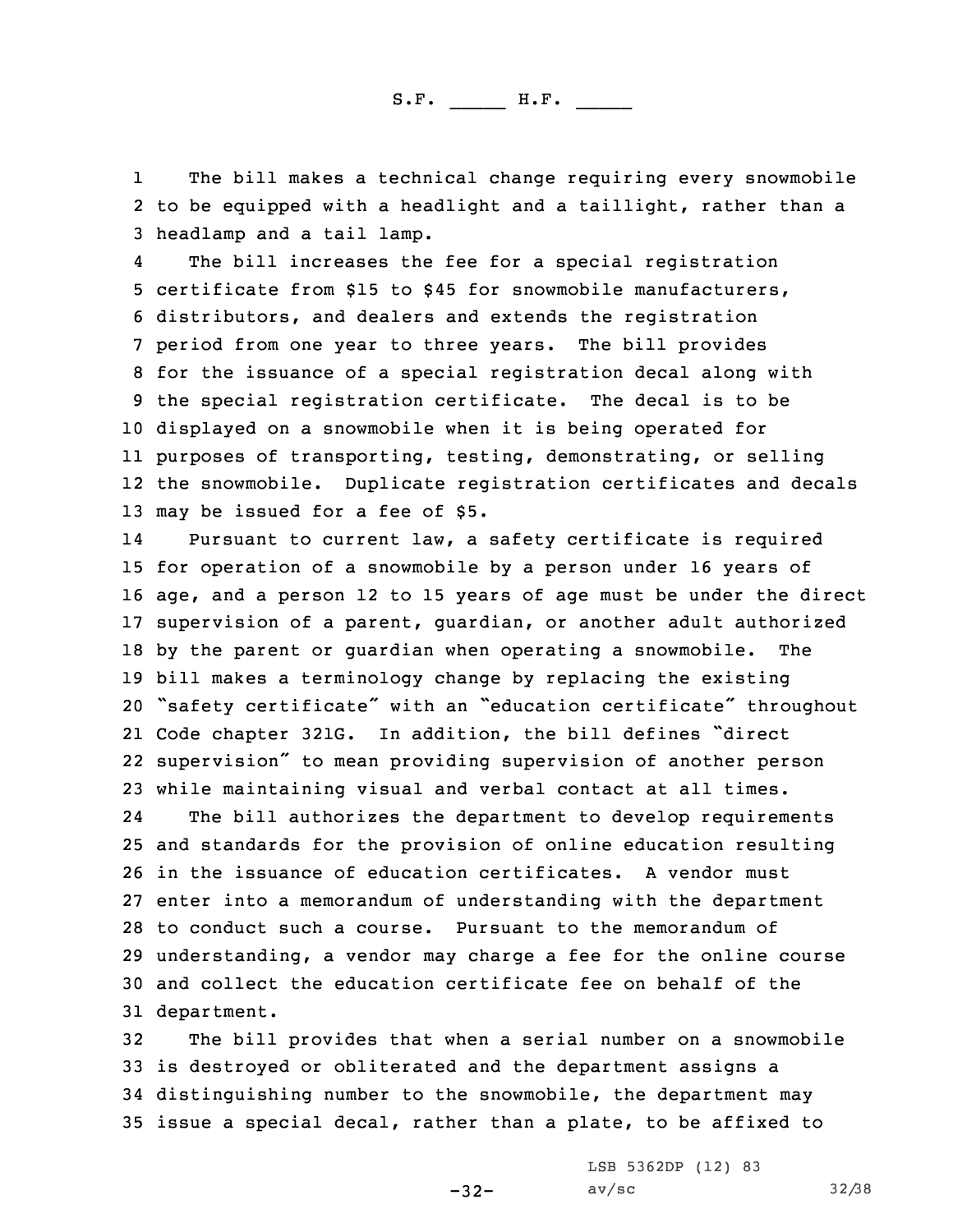1 the snowmobile and bearing the distinguishing number.

2 ALL-TERRAIN VEHICLE REGULATION. The bill makes numerous revisions to Code chapter 321I, which provides for the regulation of all-terrain vehicles by the department. The bill specifies that the original application for registration of an all-terrain vehicle must be filed with the county recorder of the county of residence. If <sup>a</sup> transfer of ownership occurs by operation of law, the application must be filed in the transferee's county of residence. Duplicate registrations and registration renewals may be accomplished through <sup>a</sup> county recorder or <sup>a</sup> license agent, and fees collected by <sup>a</sup> county recorder or license agent are to be remitted directly to the commission. The bill revises the list of exemptions from registration requirements by removing all-terrain vehicles owned by another state or <sup>a</sup> political subdivision of another state and by adding all-terrain vehicles owned by this state or <sup>a</sup> political subdivision of this state. Current provisions for the issuance of registration certificates and registration decals for all-terrain vehicles owned by the state of Iowa or its political subdivisions is stricken.

21The bill makes a technical change requiring every 22 all-terrain vehicle to be equipped with <sup>a</sup> headlight and <sup>a</sup> 23 taillight, rather than <sup>a</sup> headlamp and <sup>a</sup> tail lamp.

24 The bill provides for the inclusion of motorcycles and off-road utility vehicles in special events and strikes <sup>a</sup> requirement for the crediting of motorcycle entrance fees for such events. Also, the requirement that the department furnish <sup>a</sup> copy of the rules for <sup>a</sup> special event to an applicant for the event is stricken in the bill.

30 The bill makes technical changes to clarify language 31 relating to <sup>a</sup> person who violates <sup>a</sup> stop signal from <sup>a</sup> peace 32 officer.

33 The bill increases the fee for <sup>a</sup> special registration 34 certificate from \$15 to \$45 for all-terrain vehicle 35 manufacturers, distributors, and dealers and extends the

LSB 5362DP (12) 83

-33-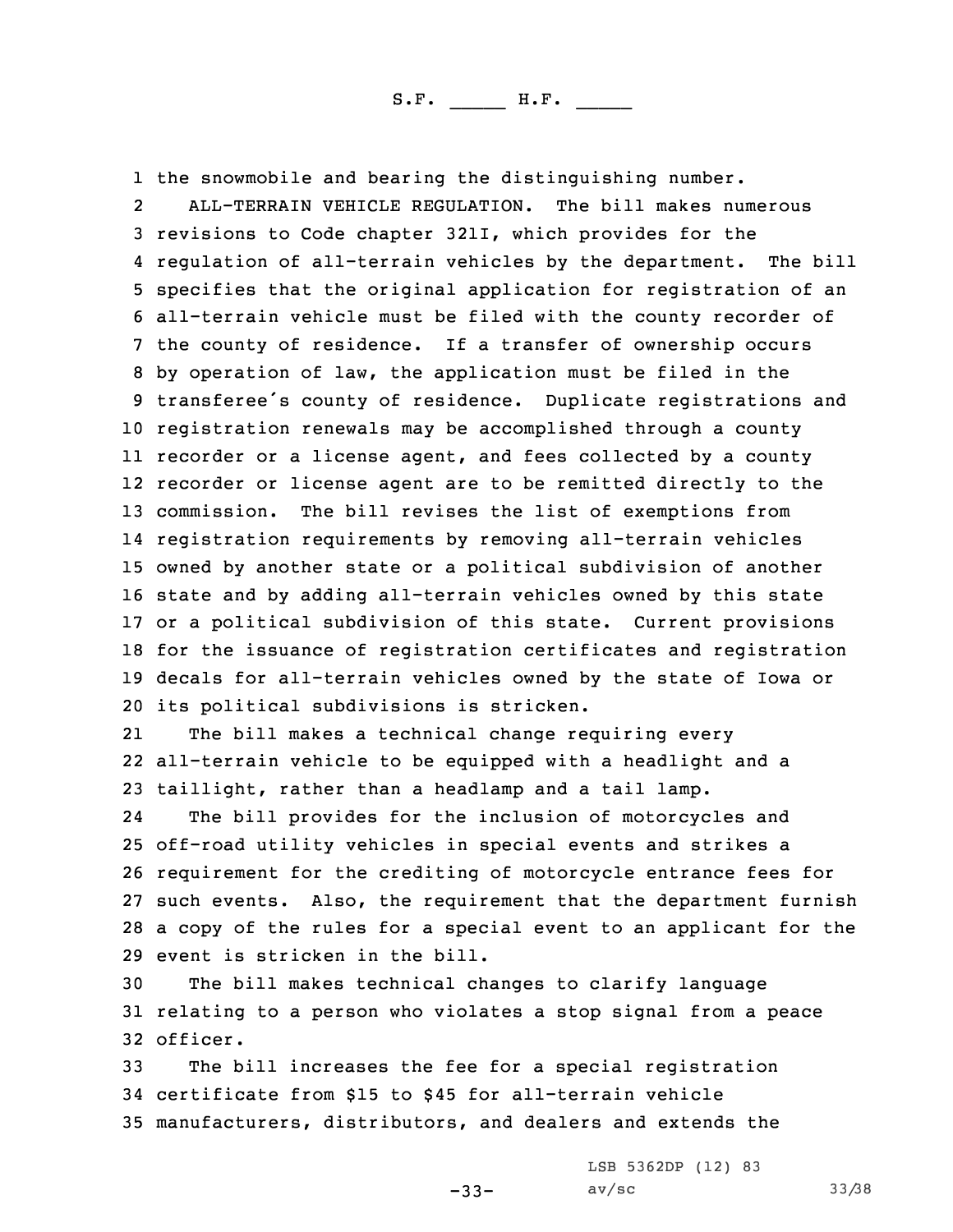registration period from one year to three years. The bill provides for the issuance of <sup>a</sup> special registration decal along with the special registration certificate. The decal is to be displayed on an all-terrain vehicle when it is being operated for purposes of transporting, testing, demonstrating, or selling the vehicle. Duplicate registration certificates and decals may be issued for <sup>a</sup> fee of \$5.

 Pursuant to current law, <sup>a</sup> safety certificate is required for operation of an all-terrain vehicle on public land or ice by <sup>a</sup> person between 12 and 18 years of age. The bill replaces the "safety certificate" with an "education certificate" throughout Code chapter 321I. The bill authorizes the department to develop requirements and standards for the provision of online education resulting in the issuance of education certificates. A vendor must enter into <sup>a</sup> memorandum of understanding with the department to conduct such <sup>a</sup> course. Pursuant to the memorandum of understanding, <sup>a</sup> vendor may charge <sup>a</sup> fee for the online course and collect the education certificate fee on behalf of the department.

 The bill provides that when <sup>a</sup> serial number on an all-terrain vehicle is destroyed or obliterated and the department assigns <sup>a</sup> distinguishing number to the all-terrain vehicle, the department may issue <sup>a</sup> special decal, rather than <sup>a</sup> plate, to be affixed to the all-terrain vehicle and bearing the distinguishing number.

 DEPARTMENT OF NATURAL RESOURCES —— POWERS AND DUTIES TO CONTRACT. Code section 455A.4(1) is amended to specify that the director of the department has <sup>a</sup> general power and duty to make and execute agreements, contracts, and other instruments.

 New Code section 455A.14 authorizes the department to apply to and receive moneys from and contract with the federal government, other state governments, political subdivisions of the state, and private persons for the purpose of carrying out the department's statutory duties.

35 STATE NURSERIES. Code section 455A.13 is amended to require

-34-

LSB 5362DP (12) 83 av/sc  $34/38$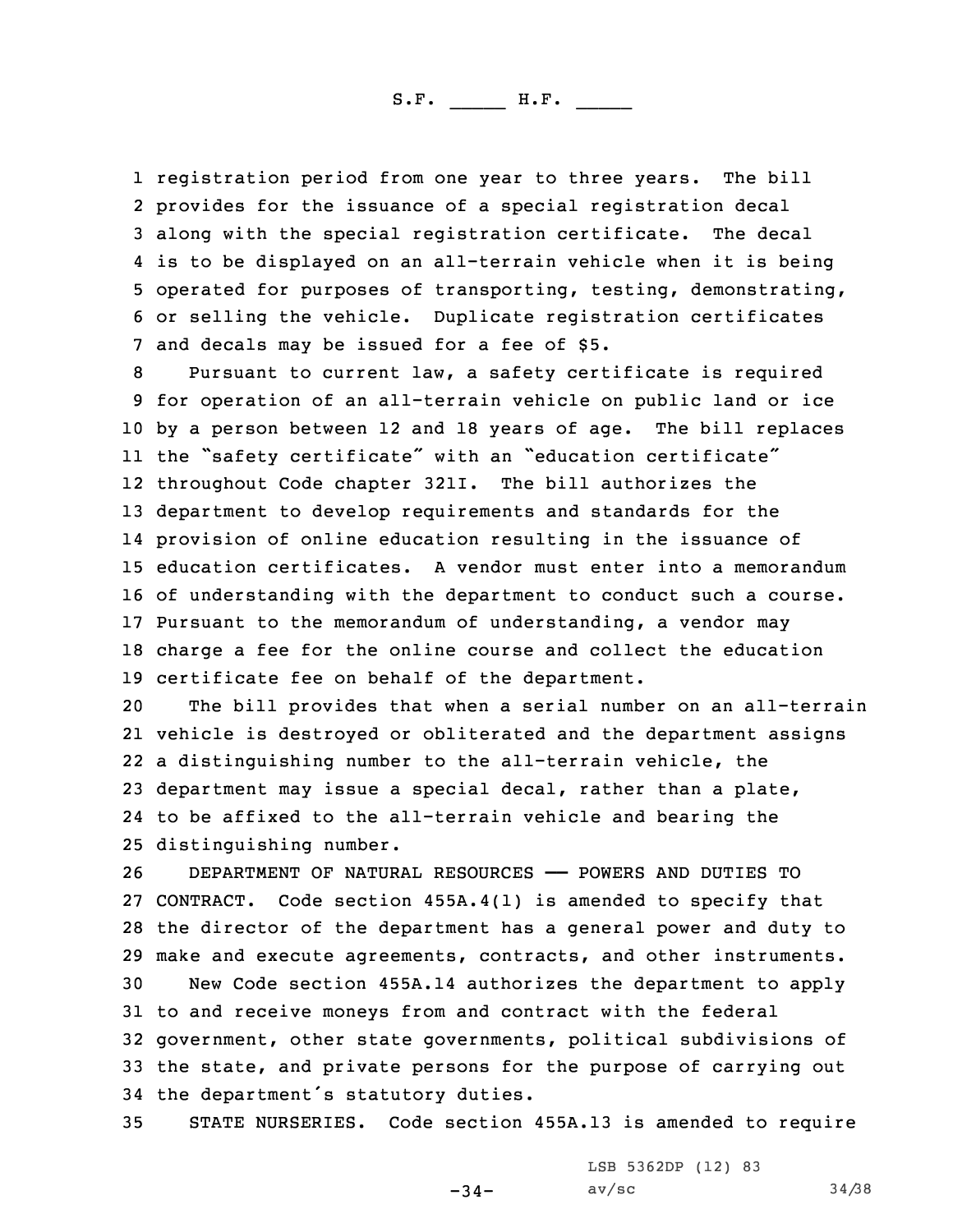the department to continue to develop programs to encourage the wise management and preservation of existing woodlands and reforestation on private and public land both in Iowa and other 4 states.

 FULL-TIME OFFICERS OF THE DEPARTMENT. Code section 456A.13 is amended to require that applicants to be full-time officers with the department must meet similar requirements as applicants with the department of public safety. Full-time officers and supervisory personnel with the department of natural resources have the same powers that are conferred by law on peace officers in the enforcement of all Iowa laws and the apprehension of violators. An applicant cannot be appointed as <sup>a</sup> full-time officer until the person has passed physical and mental examinations and taken an oath. There is <sup>a</sup> 12-month probation period after appointment during which the full-time officer must successfully complete training at the law enforcement academy but can be dismissed for any reason. After the probation period, the officer is only subject to dismissal or disciplinary action after <sup>a</sup> hearing, subject to judicial review. <sup>A</sup> coordinating amendment is made in Code section 80B.3(3).

22 LEASES OF PUBLIC PROPERTY. Code section 461A.25 is amended to provide that the natural resource commission instead of the executive council may approve leases of public property that are in the best interest of the state. Leases that are for <sup>a</sup> period in excess of five years must be advertised for bids before approval by the commission.

 PUBLIC USE OF PRIVATE LANDS AND WATERS. Code section 461C.2(5) is amended to include all-terrain vehicle riding among the public recreational purposes to be encouraged on private land in the state.

 WATERCRAFT EDUCATION COURSES AND CERTIFICATES. Code section 462A.2 is amended to include <sup>a</sup> definition of "watercraft education certificate" that is issued to <sup>a</sup> qualified applicant 12 to 17 years of age. Code section 462A.12(6) is amended to

LSB 5362DP (12) 83

-35-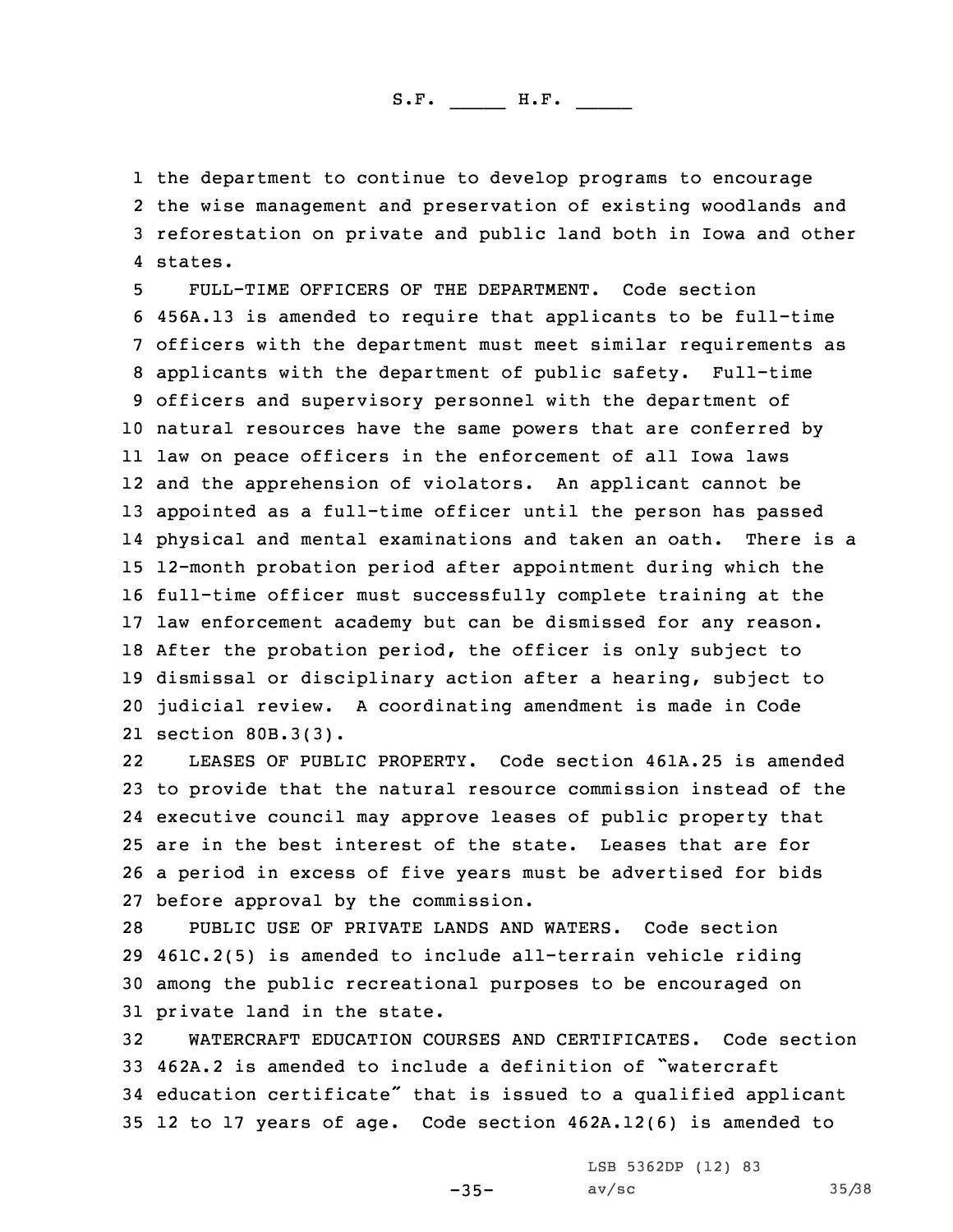change the nomenclature for the requirements that must be met by <sup>a</sup> 12 to 17 year old to operate certain watercraft without an adult in the watercraft. Such <sup>a</sup> person is required to complete <sup>a</sup> department-approved watercraft education, instead of safety, course and obtain <sup>a</sup> watercraft education, instead of safety, certificate.

New Code section 462A.12A requires the department to develop requirements and standards for vendors to offer online watercraft education courses. Approved vendors may charge <sup>a</sup> fee for the course as provided in <sup>a</sup> memorandum of understanding with the department and must also collect the watercraft education certificate fee on behalf of the department if the course is offered independently of <sup>a</sup> required field day or other curriculum requirements.

 SPECIAL CERTIFICATES FOR WATERCRAFT DEALERS AND MANUFACTURERS. Code section 462A.36 is amended to require the natural resource commission to adopt rules establishing minimum requirements for special certificates to be issued, suspended, or revoked for vessel dealers or manufacturers, instead of registrations, considering the need to protect persons, property, and the environment, and to promote uniform practices relating to the sale and use of vessels.

23 Code section 462A.38 is amended to delete <sup>a</sup> requirement that 24 duplicate special certificates issued contain unique numbers 25 or symbols.

 Code section 462A.39 is amended to provide that each special certificate is issued for three years, expires on April 30 of the last calendar year of the registration period, and may be renewed for another three-year period upon application and payment of <sup>a</sup> fee.

 Code section 462A.40, requiring manufacturers or dealers to keep written records of the vessels upon which special certificates are used, and Code section 462A.42, requiring dealers to furnish <sup>a</sup> list to the commission each year of all used vessels held by them and for which registration has not

-36-

LSB 5362DP (12) 83 av/sc 36/38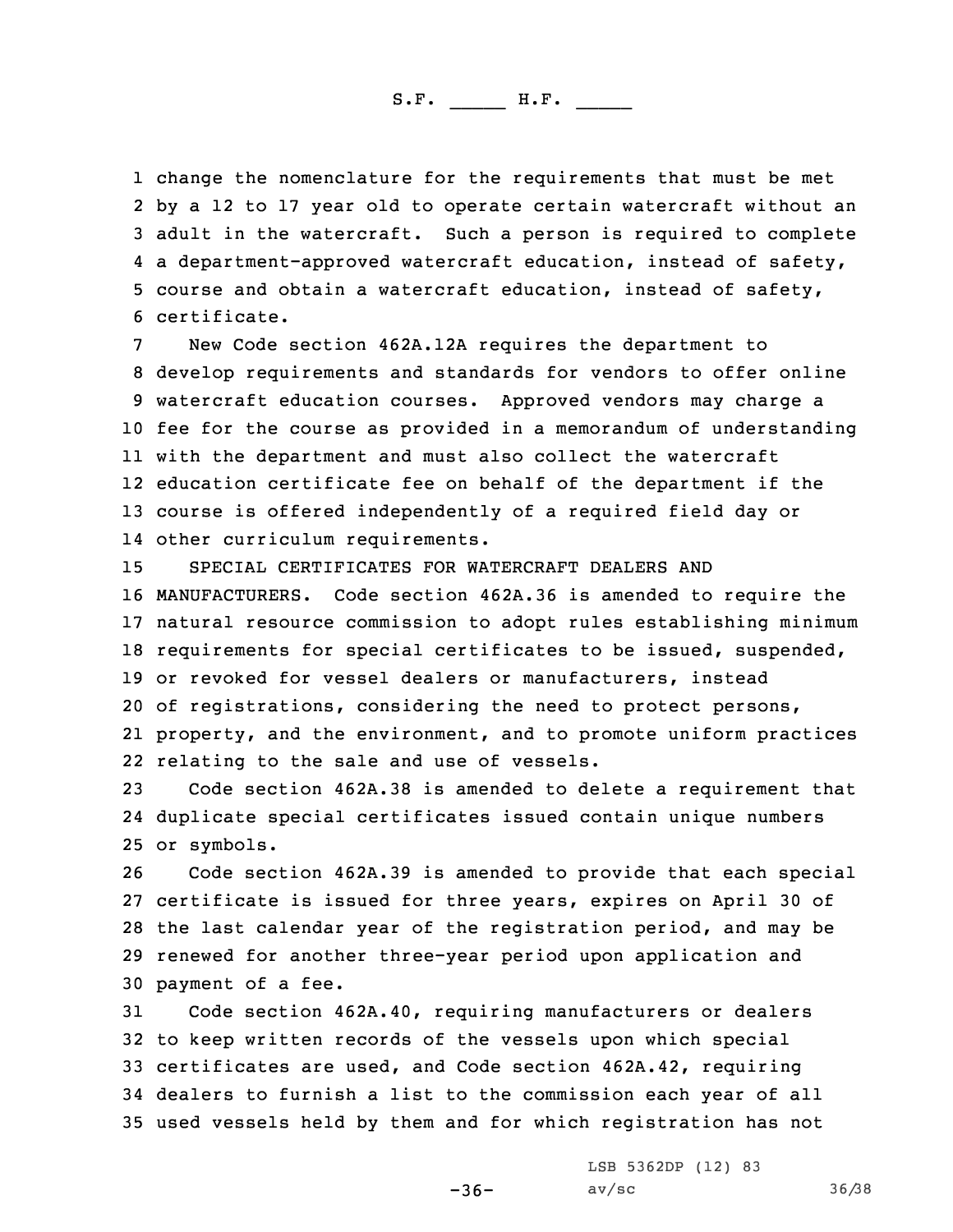1 been paid, are repealed.

2 STATE PRESERVES. Code section 465C.8 is amended to give the 3 state advisory board for preserves the authority to make and 4 execute agreements, contracts, and other instruments.

 WILDLIFE CONSERVATION. Code section 481A.22 is amended to provide that permits allowing birds released at an officially sanctioned field or retriever meet or trial to be shot by designated persons, be issued as provided by rule.

 New Code section 481A.41 prohibits the feeding or baiting of wild birds or animals by intentionally placing, depositing, distributing, or scattering feed to lure or attract such wildlife to <sup>a</sup> specific location. The provision also prohibits hunting, taking, or attempting to take wildlife in such an area. There are <sup>a</sup> number of specific exceptions to the prohibition against feeding or baiting wildlife. <sup>A</sup> violation of the Code section is <sup>a</sup> simple misdemeanor and is punishable with <sup>a</sup> scheduled fine of \$100 under Code section 805.8B(3)(e). <sup>A</sup> person charged with <sup>a</sup> violation of the Code section is required to immediately remove all feed from the baited area. Each day that the feed remains in that area constitutes an additional violation.

22 FALCONRY LICENSE. Code section 483A.1(2)(s) allowing for the sale of falconry licenses to nonresidents, is stricken. 24 MIGRATORY GAME BIRDS. Code section 484A.4 makes <sup>a</sup> technical correction specifying that the natural resource commission may contract with nonprofit organizations using revenue generated from the migratory game bird fee for the purpose of protecting and propagating migratory game birds and acquiring and managing wetlands, except that not more than 15 percent of that revenue may be used for projects outside the United States.

 ISLANDS AND ABANDONED RIVER CHANNELS. Code chapter 568 concerning the sale and disposal of abandoned channels of navigable streams and unsurveyed or unplatted bars or islands in the channels of navigable streams in Iowa, is repealed. PUBLIC LANDS AND WATERS —— PENALTIES. Code section

LSB 5362DP (12) 83

-37-